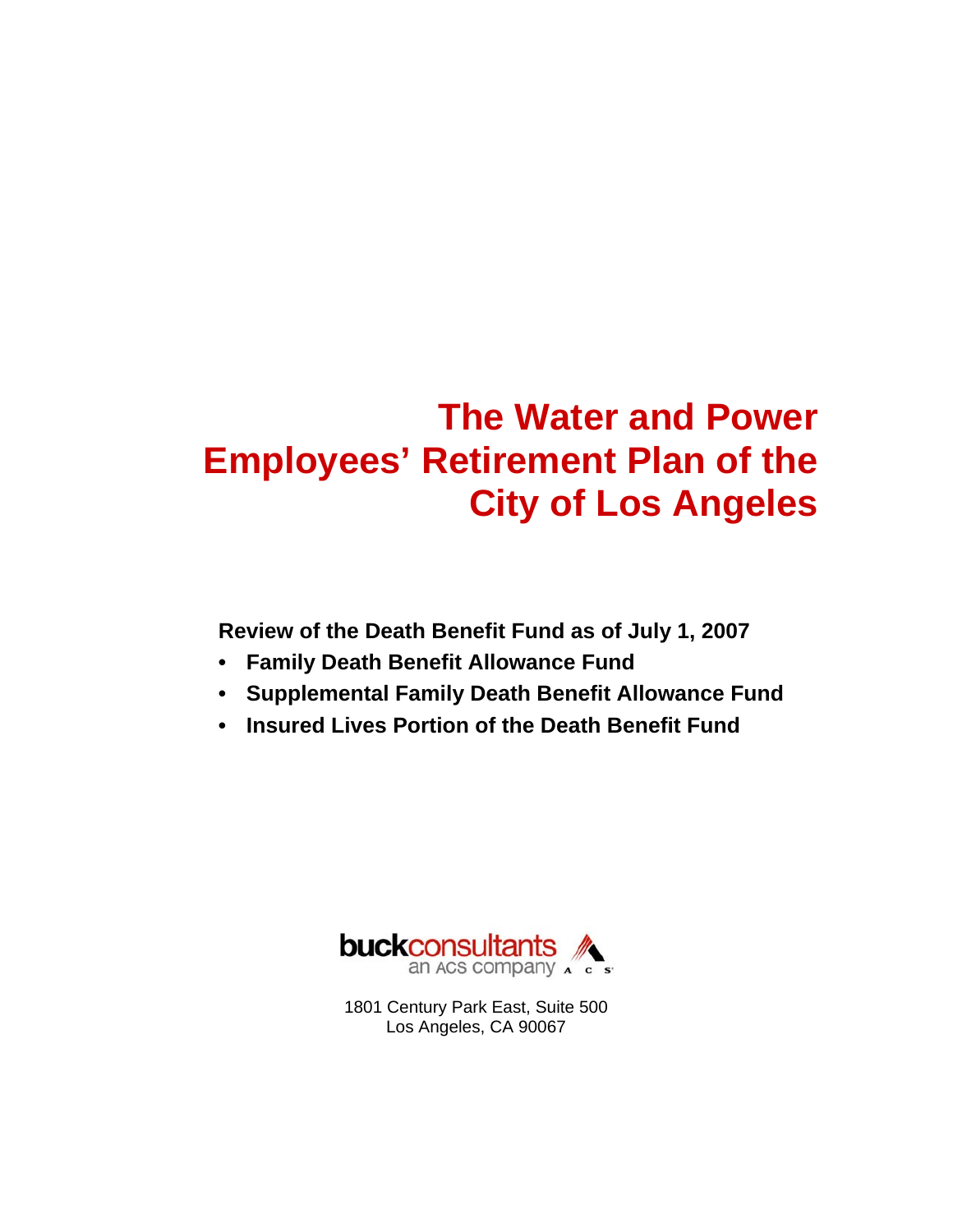

November 28, 2007

Board of Administration Water and Power Employees' Retirement Plan of the City of Los Angeles 111 North Hope Street, Room 357 Los Angeles, CA 90012

#### *Re: July 1, 2007 Review of the Death Benefit Fund*

Dear Members of the Board:

We are pleased to submit our review of the Family Death Benefit Allowance Fund, the Supplemental Family Death Benefit Allowance Fund, and the Insured Lives Portion of the Death Benefit Fund as of July 1, 2007. This review is based on financial statements and employee data furnished by the Retirement Office. We would like to take this opportunity to express our appreciation for the courtesy and cooperation accorded to us by the Retirement Office during the course of our work

We look forward to reviewing this report with you at your next meeting and to answering any questions you may have.

Respectfully submitted,

Kai Litera

Kai Petersen, FSA, MAAA, EA Principal and Consulting Actuary Western Region Retirement Practice Leader

KP:jtm **Enclosure**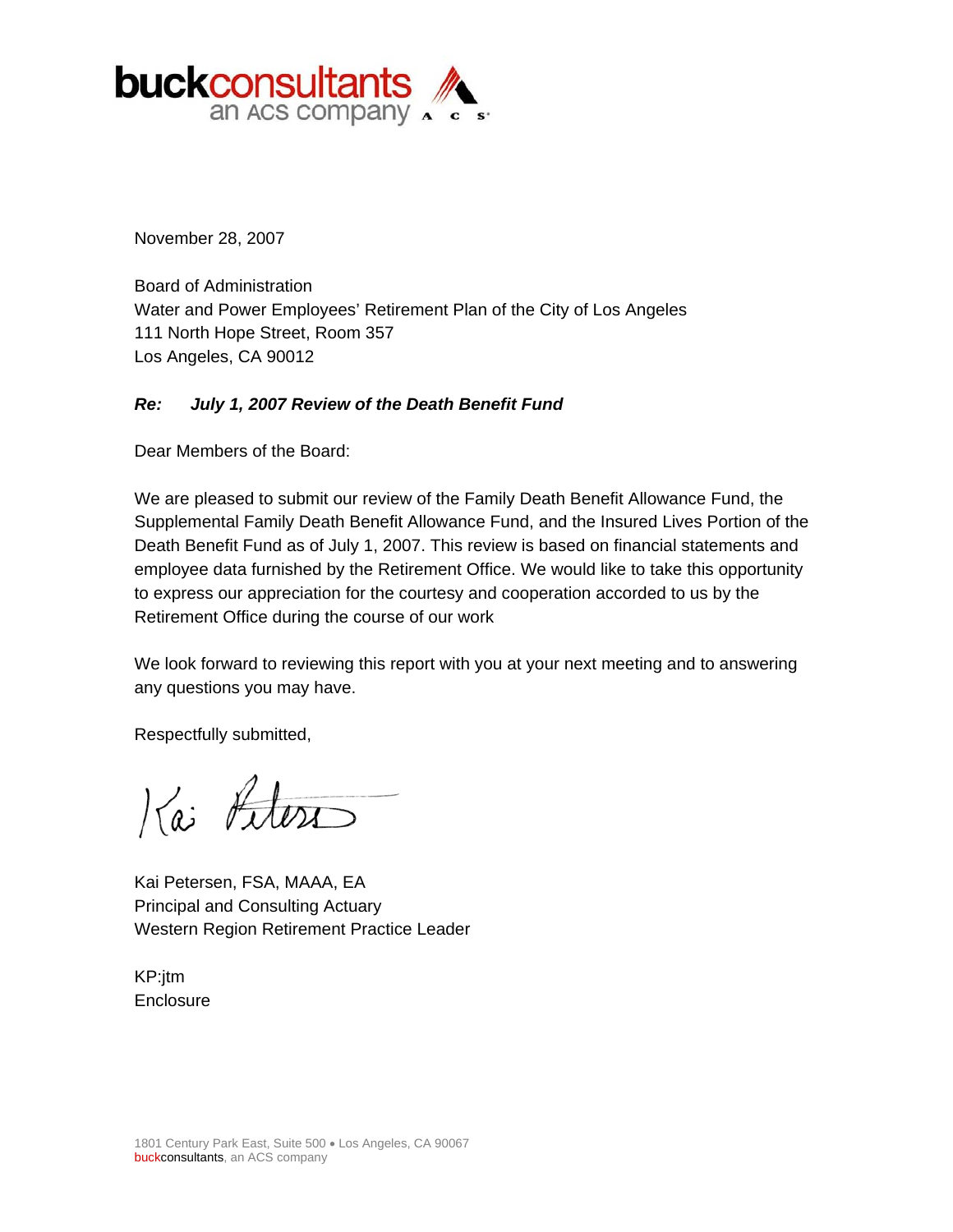# **Table of Contents**

|    | <b>Section 1 - Review Summary</b>                                                                                |
|----|------------------------------------------------------------------------------------------------------------------|
| А. |                                                                                                                  |
|    | Section 2-Family Death Benefit Allowance Fund and<br><b>Supplemental Family Death Benefit Allowance Fund</b>     |
| А. |                                                                                                                  |
| В. |                                                                                                                  |
|    | Section 3 - Insured Lives Portion of the Death Benefit Fund                                                      |
| А. |                                                                                                                  |
| В. |                                                                                                                  |
| C. | Insured Lives Death Benefit for Noncontributing                                                                  |
|    | Assumptions, Funding Methods and Plan Provisions for the Water and Power<br><b>Employees Death Benefit Funds</b> |
|    |                                                                                                                  |
|    |                                                                                                                  |
|    |                                                                                                                  |
|    | EXHIBIT IV - Assumptions and Plan Summary for                                                                    |
|    | <b>EXHIBIT V</b> - Assumptions and Plan Summary for                                                              |
|    | <b>EXHIBIT VI</b> - Assumptions and Plan Summary for Insured Lives                                               |
|    | <b>EXHIBIT VII</b> - Assumptions and Plan Summary for Insured Lives                                              |

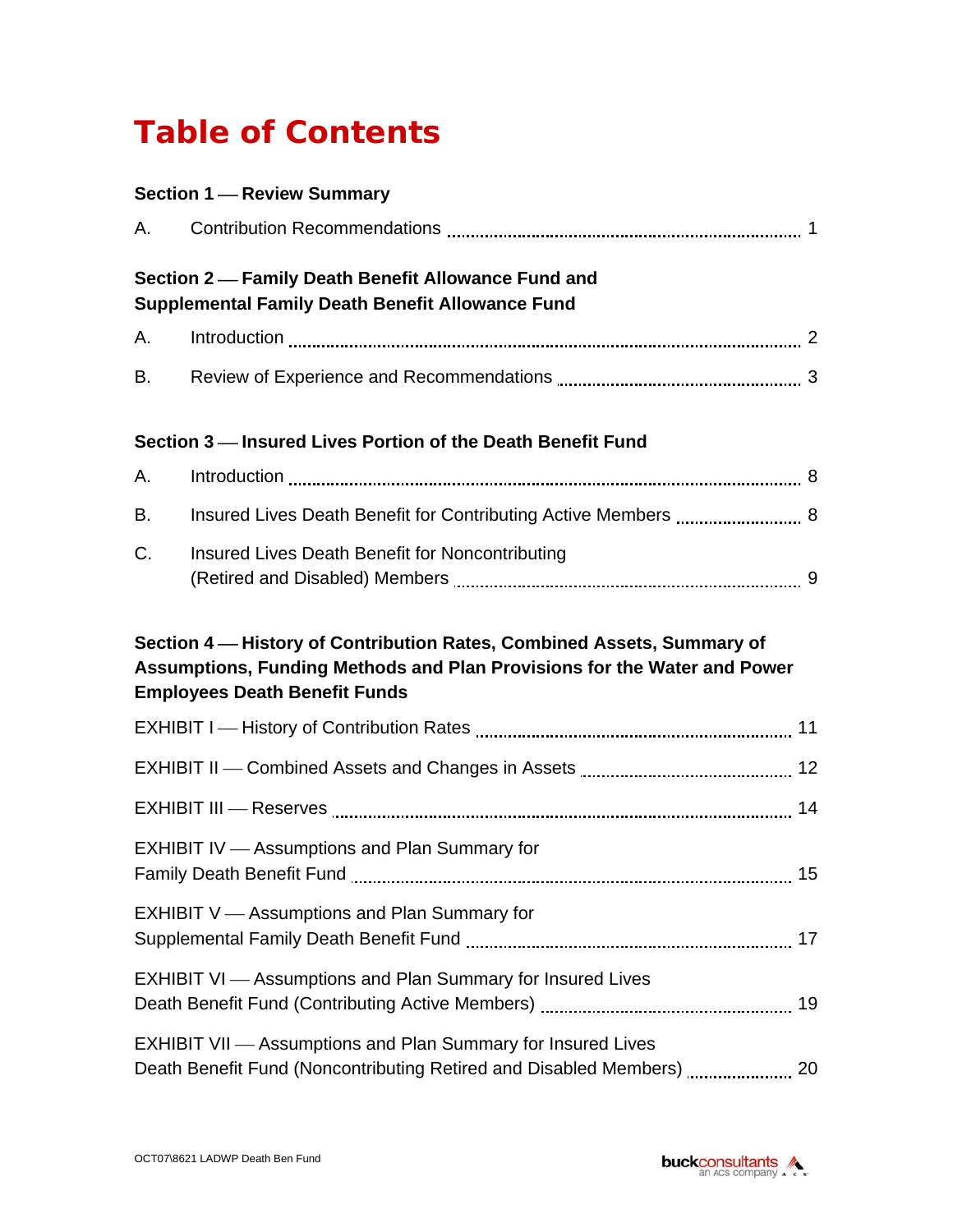# **Section 1 – Review Summary**

#### **Contribution Recommendations**

The following table summarizes the contribution recommendations for the Department and the members for the various funds. No contribution changes are recommended in this valuation:

|                                   |                                                      | <b>Members</b>  |                                       |
|-----------------------------------|------------------------------------------------------|-----------------|---------------------------------------|
|                                   | <b>Department</b>                                    | <b>Active</b>   | <b>Retired and</b><br><b>Disabled</b> |
| <b>Family Death Benefit</b>       | Suspended                                            | N/A             | N/A                                   |
| Supplemental Family Death Benefit | N/A                                                  | \$2.25 biweekly | \$4.90 monthly                        |
| Insured Lives:                    |                                                      |                 |                                       |
| Contributing                      | Suspended                                            | \$1.00 biweekly | N/A                                   |
| Noncontributing                   | \$1.30 per \$100 of<br>monthly retirement<br>benefit | N/A             | N/A                                   |

The assumed earnings rate is 5.0% for the combined funds. This return assumption is consistent with the assumption currently used by the Board for the Disability Fund, which is invested in similar assets. The estimated earnings rate for the combined Fund over the past year was 5.96%, and 5.02% for the previous year. We will continue to monitor the return assumption.

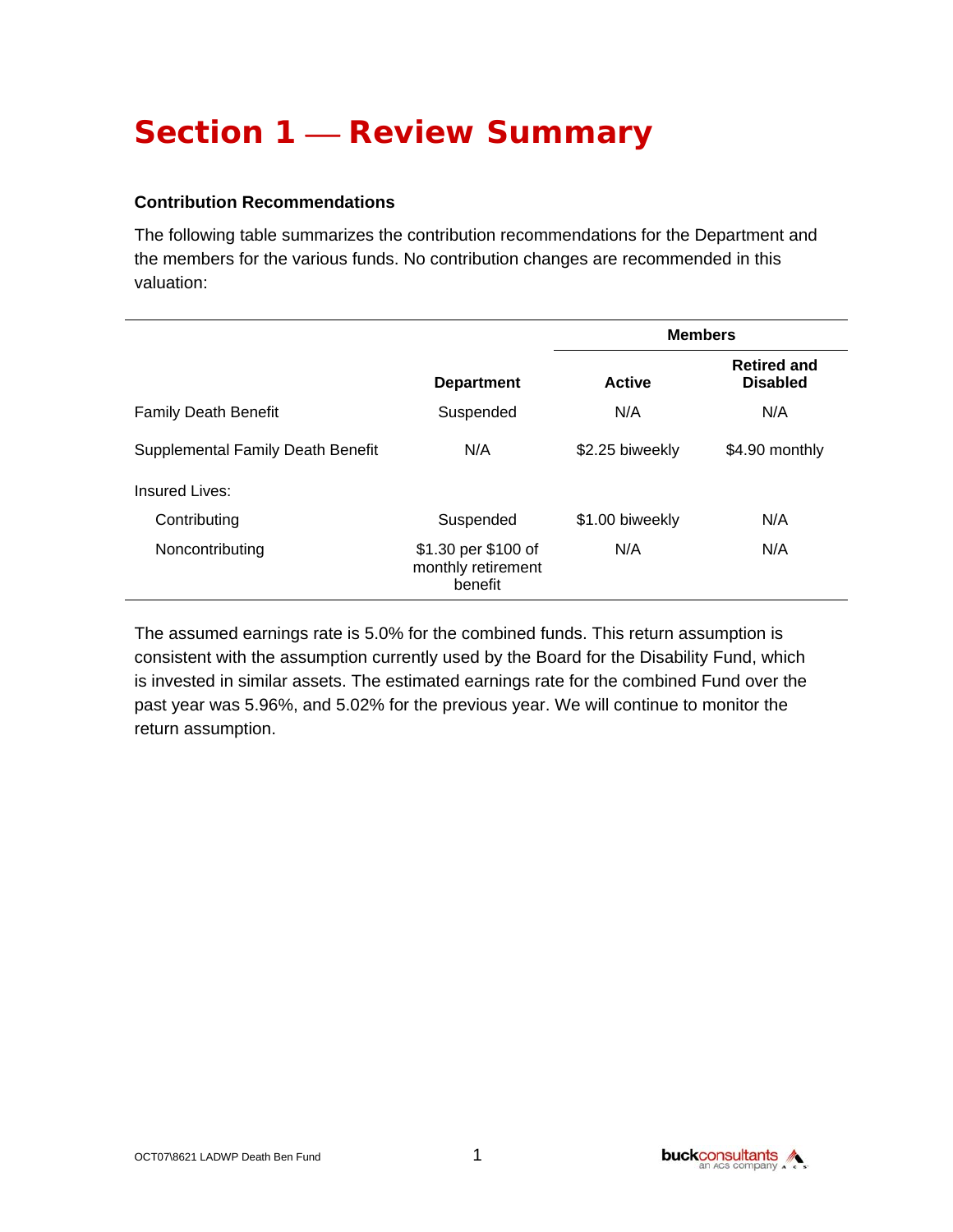# **Section 2 – Family Death Benefit Allowance Fund and Supplemental Family Death Benefit Allowance Fund**

#### **A. Introduction**

The Family Death Benefit Allowance program was adopted under Resolution No. 470 dated December 19, 1963. The initial benefit was a monthly allowance payable to the surviving spouse of a member with minor children and was equal to \$95 plus \$96 for each minor child up to a maximum monthly allowance of \$254. The individual's benefit was increased to \$120 and the family maximum was increased to \$340 as of July 1, 1969. After 1989, these benefit levels were raised to \$160 and \$450, respectively. On February 18, 2003, the individual's benefit was raised from \$160 to \$416 and the family maximum was raised from \$450 to \$1,170. The increases were applied retroactively to July 1, 2001.

The Department pays the entire cost of the Family Death Benefit Allowance program. Due to the size of the general reserve, contributions have been temporarily suspended since January 1, 1993. A history of contribution rates for this fund is provided in Section 4, Exhibit I.

The Supplemental Family Death Benefit Allowance Plan was adopted effective September 7, 1981. A monthly allowance of \$200 was provided to each surviving spouse or child, subject to a maximum of \$410 per family. On February 18, 2003, the monthly allowance was raised to \$520 for each surviving spouse or child, in addition to the amounts payable from the Family Death Benefit Allowance Fund, subject to a maximum of \$1,066 for the total of additional allowances. The increases were also applied retroactively to July 1, 2001.

Participation in the supplemental plan is optional and subject to member contributions. Please see Section 4, Exhibit I for a history of contribution rates. The Department will only contribute as necessary to fund the benefit.

Under the funding method for the Family Death Benefit Allowance Plan and the Supplemental Family Death Benefit Allowance program, the total annual contribution is equal to the expected incurred claims for the coming year. This is the same method used for disability benefits and for the other death benefits. Under the funding method, no additional contributions are expected to accumulate to help cover future claims beyond those incurred during the forthcoming year.

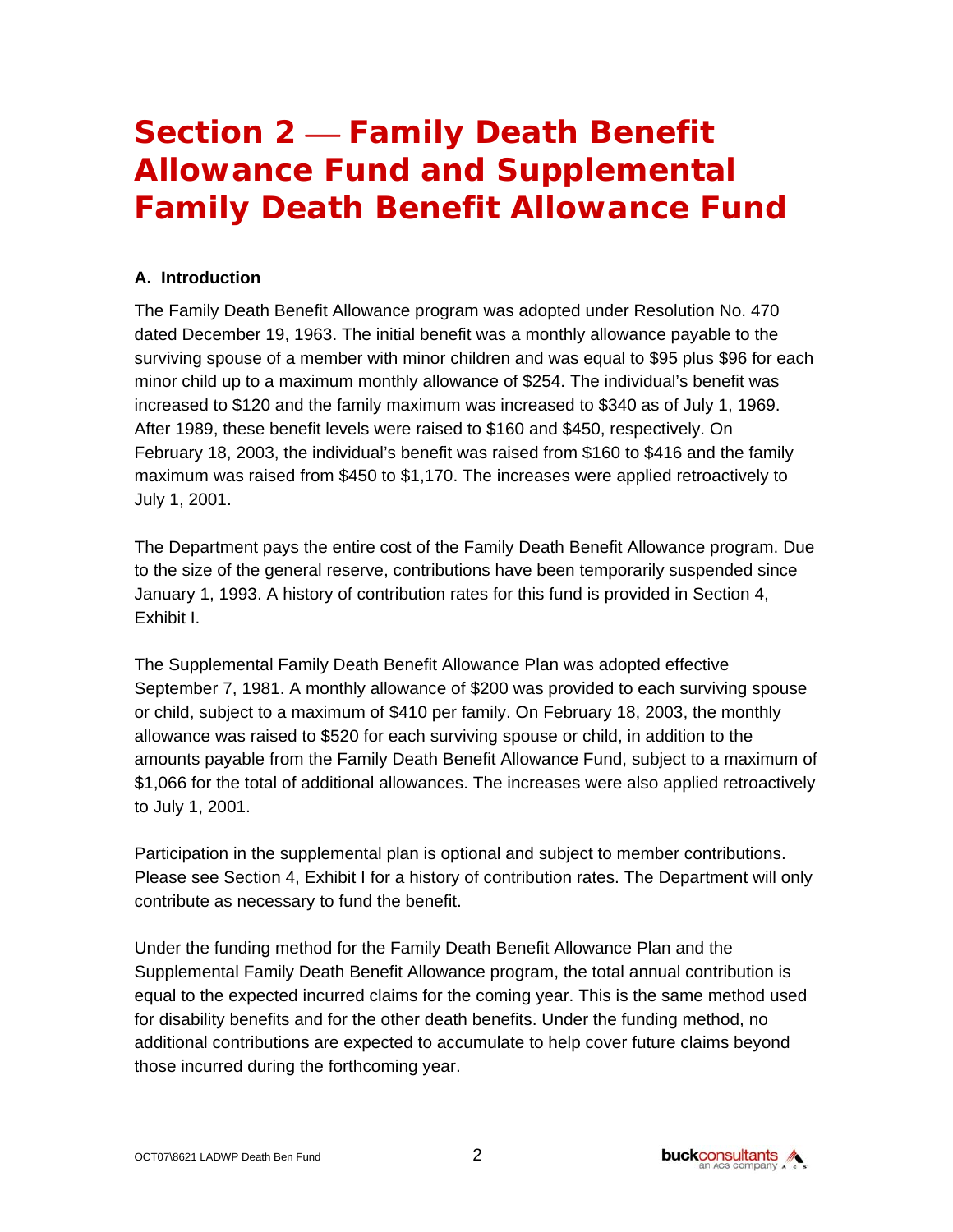#### **B. Review of Experience and Recommendations**

Chart 1 below shows the reserves for Family Death Benefit and Supplemental Family Death Benefit Allowance Fund.

#### **CHART 1**

#### **Family Death Benefit and Supplemental Family Death Benefit Allowance Fund**

|                                                                             | June 30, 2007 | June 30, 2006 |
|-----------------------------------------------------------------------------|---------------|---------------|
| <b>Family Death Benefit</b>                                                 |               |               |
| Reserve for allowances granted                                              | \$1,690,054   | \$1,952,727   |
| Contribution account and general reserve                                    | 5,654,198     | 6,052,843     |
| Subtotal                                                                    | 7,344,252     | 8,005,570     |
| <b>Supplemental Family Death Benefit</b>                                    |               |               |
| Reserve for allowances granted                                              | (99, 796)     | 12,516        |
| Contribution account and general reserve                                    | 4,426,540     | 4,337,758     |
| Subtotal                                                                    | 4,326,744     | 4,350,274     |
| <b>Family Death Benefit and</b><br><b>Supplemental Family Death Benefit</b> |               |               |
| Reserve for allowances granted                                              | 1,590,258     | 1,965,243     |
| Contribution account and general reserve                                    | 10,080,738    | 10,390,601    |
| <b>Grand Total</b>                                                          | \$11,670,995  | \$12,355,864  |

Charts 2 and 3 on the following pages show a historical summary of the cost of the Family Death Benefit Allowance Fund and the Supplemental Family Death Benefit Allowance Fund, respectively, from inception to June 30, 2007.

In the early years of the operation of the Family Death Benefit Allowance, the Department contribution rate was somewhat low. For this reason, a deficit in the contribution account gradually accumulated. The extension of the \$120 benefit level in 1969 to current recipients temporarily compounded the deficit and produced abnormally high costs per member. To reverse these trends, a \$3.00 contribution rate was adopted in 1973, which was subsequently reduced to \$2.50 in 1981. Since that time, substantial reserves have been built, and as a result, contributions were suspended in 1993.

The experience table starting on page 5 (chart 2) shows the cumulative monthly cost per member since 1970 for the Family Death Benefit Allowance Fund. In years 1970 through 1989 the Family Death Benefit level was \$120. After 1989, the benefit level rose to \$160. On February 18, 2003, the benefit level was raised to \$416 per person, subject to a maximum of \$1,170 per family. The benefit increase was retroactive to July 1, 2001. The current cumulative experience in the table has been adjusted as if the benefit had always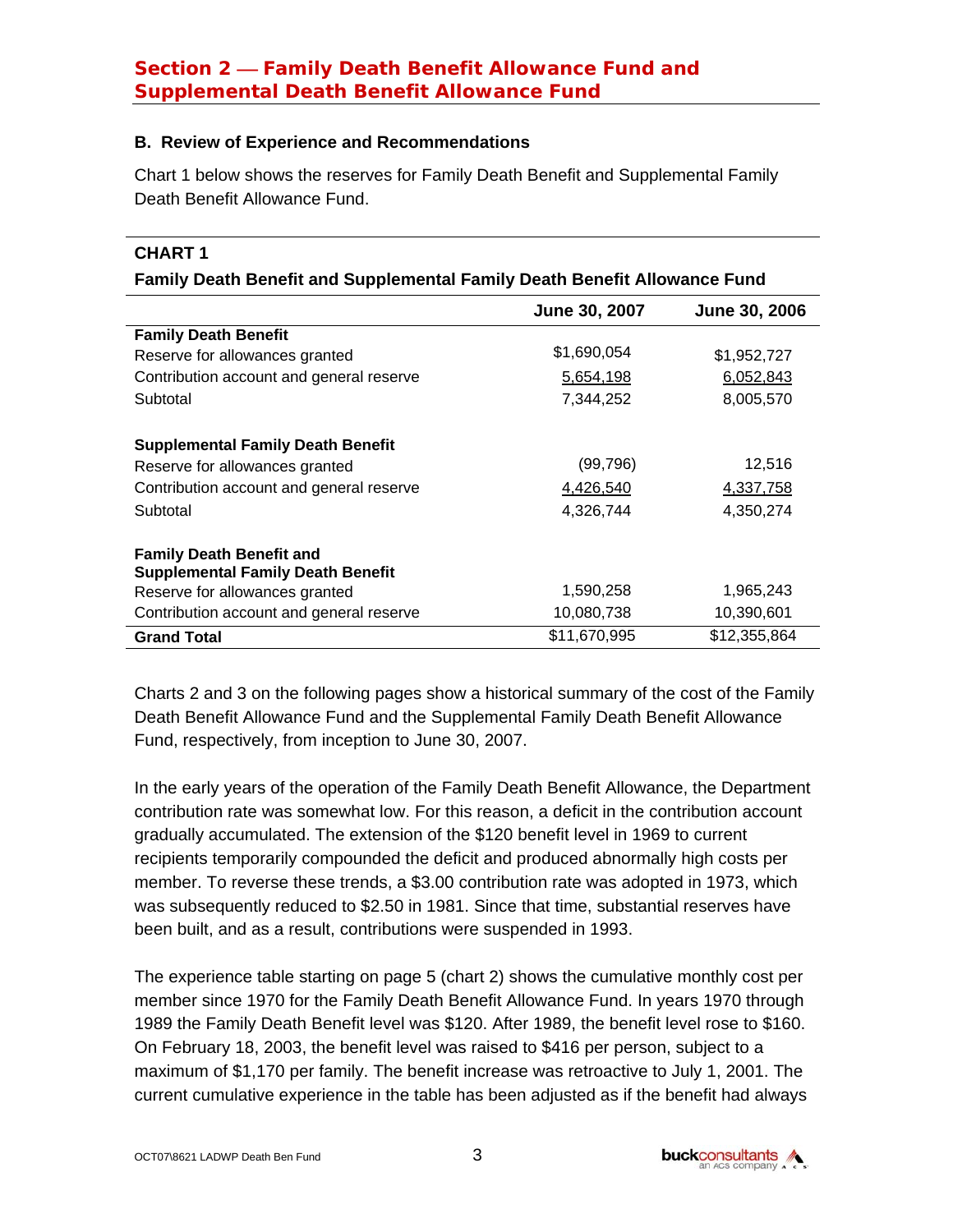# **Section 2 – Family Death Benefit Allowance Fund and Supplemental Death Benefit Allowance Fund**

been \$416. The cumulative cost since 1970 is now \$5.60. Although contributions are currently suspended, the most recent Department contribution rate of \$2.50 would support an individual Family Death Benefit of about \$186.

For the Family Death Benefit Allowance program, the funding policy is to have 20% of the reserve for allowances granted, or \$338,011 (20% of \$1,690,054), in the contribution account and general reserve. The actual contribution account and general reserve of \$5,654,198 is more than the target, but may start to decrease because the Department contribution has been suspended.

The experience for the Supplemental Family Death Benefit Allowance Fund also is shown in this report. A stable long-term cost of this benefit has yet to establish itself, but so far the cost of this benefit has been less than expected. Thus, on the basis of the experience of the fund, the contribution rate for the Supplemental Family Death Benefit Allowance Fund does appear to be greater than the cost of the benefit. We will continue to monitor this.

Thus, we recommend that the Department do the following:

- 1. Continue to suspend Department contributions to the Family Death Benefit Allowance Fund. The surplus is large enough to justify a continuation of the contribution holiday.
- 2. Maintain the employee contribution rate to the Supplemental Family Death Benefit Allowance Fund. No Department contribution is necessary at this time.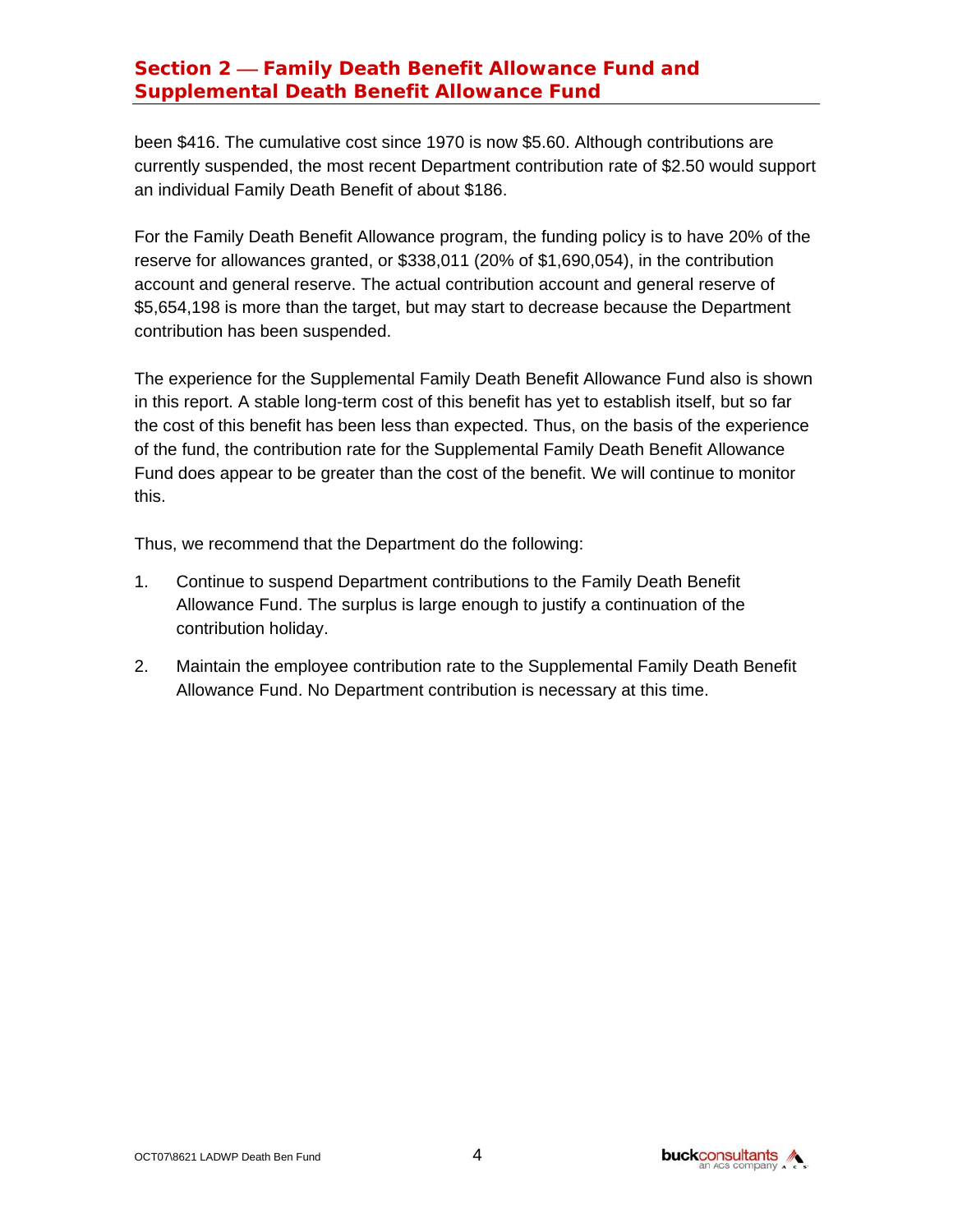# **Section 2 – Family Death Benefit Allowance Fund and Supplemental Death Benefit Allowance Fund**

# **CHART 2**

#### **Family Death Benefit Allowance Fund Costs Since 1970**

| <b>Year Ending</b><br>June 30 | <b>Department</b><br><b>Contribution</b> | <b>Benefits Paid</b> | <b>Incurred Claims*</b> | <b>Monthly Cost Per</b><br><b>Covered Member</b> | <b>Cumulative Monthly</b><br><b>Cost Per Covered</b><br>Member Since 1970 <sup>®</sup> | <b>General Reserve</b><br><b>Plus Contribution</b><br>Account** |
|-------------------------------|------------------------------------------|----------------------|-------------------------|--------------------------------------------------|----------------------------------------------------------------------------------------|-----------------------------------------------------------------|
| 1970                          | \$363,096                                | \$217,040            | \$571,988               | \$3.94                                           | \$3.94                                                                                 | \$(668,804)                                                     |
| 1971                          | 374,304                                  | 257,643              | 505,849                 | 3.38                                             | 3.65                                                                                   | (796, 683)                                                      |
| 1972                          | 374,796                                  | 687,680              | 378,207                 | 2.52                                             | 3.27                                                                                   | (793, 744)                                                      |
| 1973                          | 364,716                                  | 311,080              | 429,984                 | 2.95                                             | 3.19                                                                                   | (857, 180)                                                      |
| 1974                          | 396,721                                  | 334,840              | 352,399                 | 2.66                                             | 3.10                                                                                   | (810, 500)                                                      |
| 1975                          | 414,036                                  | 358,395              | 144,020                 | 1.04                                             | 2.77                                                                                   | (527, 656)                                                      |
| 1976                          | 396,216                                  | 349,267              | 275,033                 | 2.08                                             | 2.68                                                                                   | (389,944)                                                       |
| 1977                          | 386,173                                  | 321,168              | 259,379                 | 2.01                                             | 2.49                                                                                   | 143,731                                                         |
| 1978                          | 386,172                                  | 305,318              | 196,128                 | 1.52                                             | 2.49                                                                                   | 349,389                                                         |
| 1979                          | 357,948                                  | 309,497              | 285,996                 | 2.40                                             | 2.48                                                                                   | 425,441                                                         |
| 1980                          | 348,545                                  | 304,798              | 284,255                 | 2.45                                             | 2.48                                                                                   | 481,694                                                         |
| 1981                          | 341,964                                  | 283,053              | 49,077                  | 0.43                                             | 2.31                                                                                   | 643,080                                                         |
| 1982                          | 294,180                                  | 267,499              | 85,774                  | 0.73                                             | 2.19                                                                                   | 868,296                                                         |
| 1983                          | 350,000                                  | 274,048              | 326,799                 | 2.33                                             | 2.20                                                                                   | 910,910                                                         |
| 1984                          | 350,000                                  | 257,921              | 110,795                 | 0.79                                             | 2.10                                                                                   | 1,087,934                                                       |
| 1985                          | 363,125                                  | 238,901              | $-25,809$               | $-0.18$                                          | 1.96                                                                                   | 1,311,244                                                       |
| 1986                          | 370,348                                  | 234,734              | 41,907                  | 0.28                                             | 1.86                                                                                   | 1,716,681                                                       |
| 1987                          | 308,185                                  | 256,954              | 158,680                 | 1.29                                             | 1.77                                                                                   | 2,095,779                                                       |
| 1988                          | 315,468                                  | 240,469              | 208,955                 | 1.66                                             | 1.76                                                                                   | 2,453,938                                                       |
| 1989                          | 314,648                                  | 237,469              | 37,952                  | 0.30                                             | 2.25                                                                                   | 3,026,436                                                       |

\* Provided by the Retirement Office. Benefits paid in 2003 included retroactive payments.

\*\* Experience for earlier years has been adjusted to reflect the benefit payable at the end of the corresponding plan year. For example, the 2002 cumulative monthly cost reflects the 2002 benefit level for all earlier experience, while the 2003 cost reflects the 2003 benefit level for all earlier experience.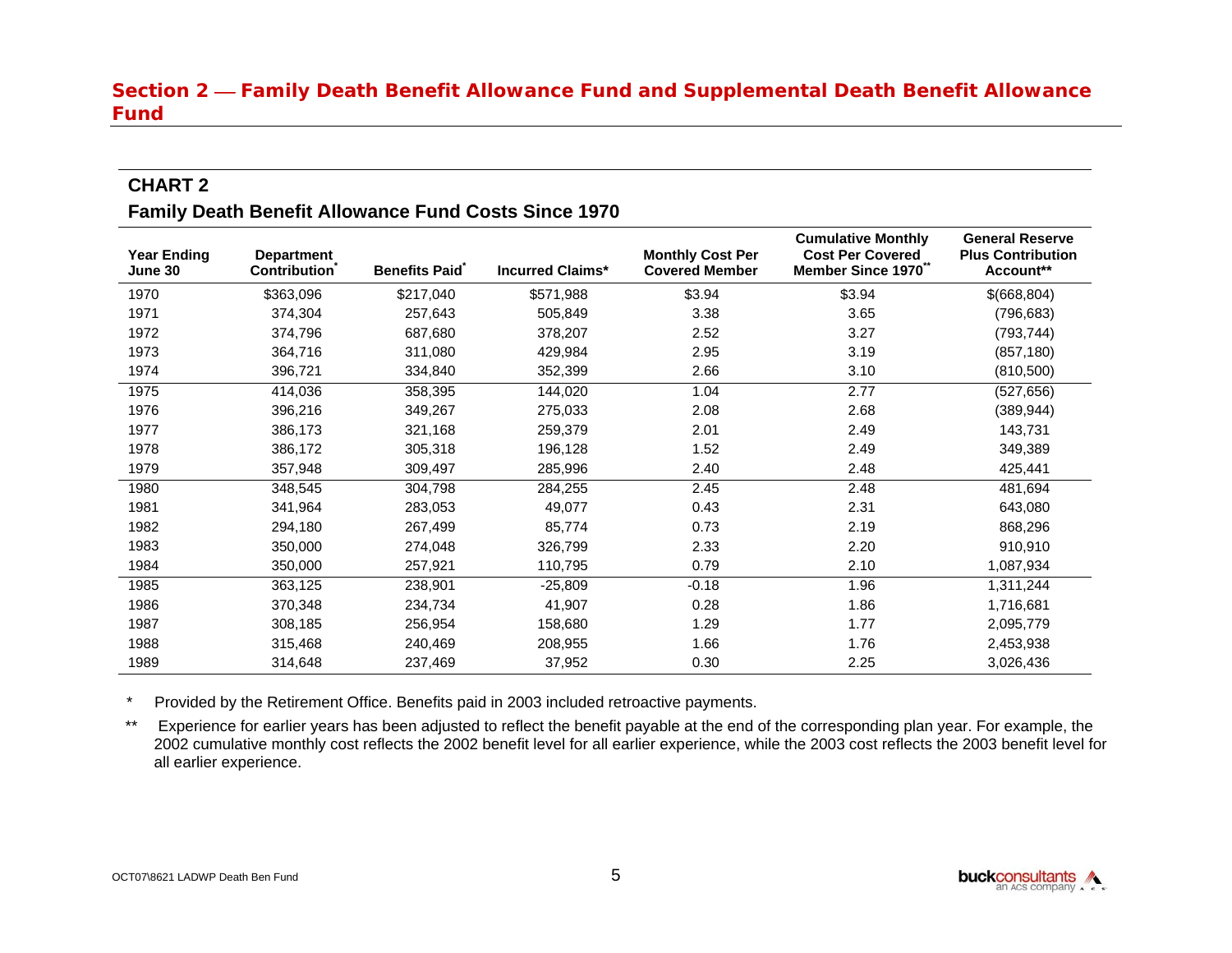#### **Section 2 – Family Death Benefit Allowance Fund and Supplemental Death Benefit Allowance Fund**

# **CHART 2 (continued) Family Death Benefit Allowance Fund Costs Since 1970**

| <b>Year Ending</b><br>June 30 | <b>Department</b><br><b>Contribution</b> | <b>Benefits Paid</b> | <b>Incurred Claims*</b> | <b>Monthly Cost Per</b><br><b>Covered Member</b> | <b>Cumulative Monthly</b><br><b>Cost Per Covered</b><br>Member Since 1970 | <b>General Reserve</b><br><b>Plus Contribution</b><br>Account** |
|-------------------------------|------------------------------------------|----------------------|-------------------------|--------------------------------------------------|---------------------------------------------------------------------------|-----------------------------------------------------------------|
| 1990                          | \$310,323                                | \$319,285            | \$226,394               | \$1.82                                           | \$2.23                                                                    | \$3,444,701                                                     |
| 1991                          | 303,370                                  | 307,277              | 144,080                 | 1.19                                             | 2.19                                                                      | 3,942,195                                                       |
| 1992                          | 314,800                                  | 327,945              | 213,107                 | 1.69                                             | 2.17                                                                      | 4,450,836                                                       |
| 1993                          | 138,610                                  | 305,640              | 247,740                 | 2.23                                             | 2.17                                                                      | 4,781,241                                                       |
| 1994                          | 0                                        | 303,760              | 249,738                 | 2.03                                             | 2.17                                                                      | 4,943,478                                                       |
| 1995                          | 0                                        | 289,345              | 172,190                 | 1.57                                             | 2.15                                                                      | 5,193,160                                                       |
| 1996                          | 0                                        | 275,635              | 87,162                  | 0.80                                             | 2.12                                                                      | 5,484,570                                                       |
| 1997                          | 0                                        | 270,250              | 174,119                 | 1.67                                             | 2.10                                                                      | 5,749,544                                                       |
| 1998                          | 0                                        | 255,710              | 144,186                 | 1.44                                             | 2.13                                                                      | 5,173,823                                                       |
| 1999                          | 0                                        | 240,510              | 81,436                  | 1.04                                             | 2.11                                                                      | 5,477,863                                                       |
| 2000                          | 0                                        | 251,304              | 232,032                 | 2.84                                             | 2.13                                                                      | 5,609,914                                                       |
| 2001                          | 0                                        | 252,315              | 108,792                 | 1.25                                             | 2.11                                                                      | 5,910,787                                                       |
| 2002                          | 0                                        | 271,890              | 235,495                 | 2.65                                             | 2.12                                                                      | 6,052,048                                                       |
| 2003                          | 0                                        | 1,081,801            | 62,037                  | 0.67                                             | 5.40                                                                      | 6,423,011                                                       |
| 2004                          | 0                                        | 672,819              | 385,532                 | 4.07                                             | 5.37                                                                      | 6,359,890                                                       |
| 2005                          | 0                                        | 669,108              | 356,271                 | 3.73                                             | 5.33                                                                      | 6,368,082                                                       |
| 2006                          | 0                                        | 626,379              | 399,459                 | 4.20                                             | 5.31                                                                      | 6,052,843                                                       |
| 2007                          | 0                                        | 609,538              | 356,271                 | 3.71                                             | 5.27                                                                      | 5,654,198                                                       |

\* Provided by the Retirement Office. Benefits paid in 2003 included retroactive payments.

\*\* Experience for earlier years has been adjusted to reflect the benefit payable at the end of the corresponding plan year. For example, the 2002 cumulative monthly cost reflects the 2002 benefit level for all earlier experience, while the 2003 cost reflects the 2003 benefit level for all earlier experience.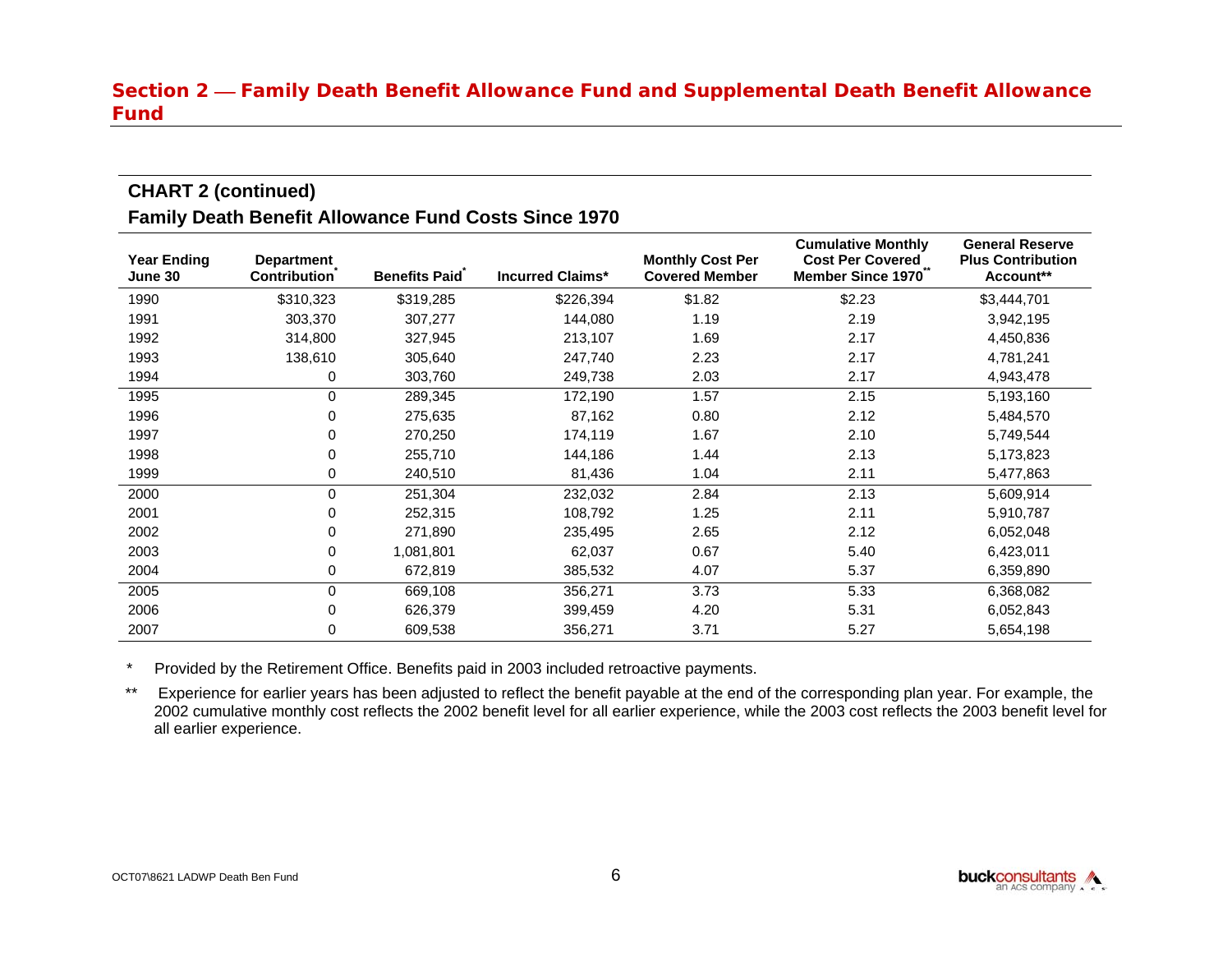# **Section 2 – Family Death Benefit Allowance Fund and Supplemental Death Benefit Allowance Fund**

#### **CHART 3**

#### **Supplemental Family Death Benefit Allowance Fund Costs Since 1981**

| <b>Year Ending</b><br>June 30 | <b>Department</b><br><b>Contribution</b> | <b>Benefits Paid</b> | <b>Incurred Claims*</b> | <b>Monthly Cost Per</b><br><b>Covered Member</b> | <b>Cumulative Monthly</b><br><b>Cost Per Covered</b><br>Member Since 1970 | <b>General Reserve Plus</b><br><b>Contribution</b><br>Account** |
|-------------------------------|------------------------------------------|----------------------|-------------------------|--------------------------------------------------|---------------------------------------------------------------------------|-----------------------------------------------------------------|
| 1981                          | \$0                                      | \$<br>0              | \$<br>$\mathbf 0$       | \$0.00                                           | \$0.00                                                                    | \$<br>0                                                         |
| 1982                          | 5,101                                    | 0                    | 0                       | 0.00                                             | 0.00                                                                      | 18,772                                                          |
| 1983                          | 7,920                                    | $\Omega$             | $\mathbf 0$             | 0.00                                             | 0.00                                                                      | 50,126                                                          |
| 1984                          | 48,410                                   | 2,000                | 24,723                  | 5.74                                             | 1.43                                                                      | 100,057                                                         |
| 1985                          | 0                                        | 4,800                | 0                       | 0.00                                             | 1.15                                                                      | 137,476                                                         |
| 1986                          | $\mathbf 0$                              | 4,800                | $\mathbf 0$             | 0.00                                             | 0.96                                                                      | 198,659                                                         |
| 1987                          | $\mathbf 0$                              | 4,800                | 0                       | 0.00                                             | 0.82                                                                      | 271,350                                                         |
| 1988                          | 0                                        | 7,820                | 39,179                  | 2.97                                             | 1.09                                                                      | 318,969                                                         |
| 1989                          | 0                                        | 19,680               | 397                     | 0.00                                             | 0.97                                                                      | 417,710                                                         |
| 1990                          | 0                                        | 17,010               | 0                       | 0.00                                             | 0.87                                                                      | 530,857                                                         |
| 1991                          | $\Omega$                                 | 14,013               | 51,651                  | 3.05                                             | 1.07                                                                      | 640,671                                                         |
| 1992                          | 0                                        | 24,250               | $\mathbf 0$             | 0.00                                             | 0.98                                                                      | 778,171                                                         |
| 1993                          | 0                                        | 27,813               | 34,148                  | 1.93                                             | 1.05                                                                      | 896,213                                                         |
| 1994                          | 0                                        | 43,460               | 0                       | 0.00                                             | 0.98                                                                      | 1,060,428                                                       |
| 1995                          | 0                                        | 55,450               | $\mathbf 0$             | 0.00                                             | 0.91                                                                      | 1,241,074                                                       |
| 1996                          | $\mathbf 0$                              | 55,033               | 18,189                  | 0.97                                             | 0.92                                                                      | 1,436,538                                                       |
| 1997                          | 0                                        | 60,990               | 10,690                  | 0.54                                             | 0.89                                                                      | 1,653,015                                                       |
| 1998                          | 0                                        | 52,870               | 13,638                  | 0.70                                             | 0.87                                                                      | 1,877,926                                                       |
| 1999                          | 0                                        | 47,840               | 25,523                  | 1.51                                             | 0.92                                                                      | 2,114,501                                                       |
| 2000                          | 0                                        | 49,450               | 63,652                  | 3.66                                             | 1.11                                                                      | 2,369,023                                                       |
| 2001                          | $\mathbf 0$                              | 52,590               | 33,835                  | 2.05                                             | 1.16                                                                      | 2,645,265                                                       |
| 2002                          | $\mathbf 0$                              | 58,280               | 82,257                  | 4.95                                             | 1.38                                                                      | 2,943,731                                                       |
| 2003                          | 0                                        | 271,238              | 46,674                  | 2.79                                             | 3.80                                                                      | 3,267,363                                                       |
| 2004                          | 0                                        | 165,929              | 162,149                 | 9.50                                             | 4.10                                                                      | 3,614,809                                                       |
| 2005                          | $\Omega$                                 | 170,436              | 116,371                 | 6.69                                             | 4.23                                                                      | 3,995,966                                                       |
| 2006                          |                                          | 153,510              | 294,903                 | 16.56                                            | 5.73                                                                      | 4,337,758                                                       |
| 2007                          |                                          | 164,092              | 51,780                  | 2.87                                             | 5.78                                                                      | 4,426,540                                                       |

\* Provided by the Retirement Office. Benefits paid in 2003 included retroactive payments.

\*\* Experience for earlier years has been adjusted to reflect the benefit payable at the end of the corresponding plan year. For example, the 2002 cumulative monthly cost reflects the 2002 benefit level for all earlier experience, while the 2003 cost reflects the 2003 benefit level for all earlier experience.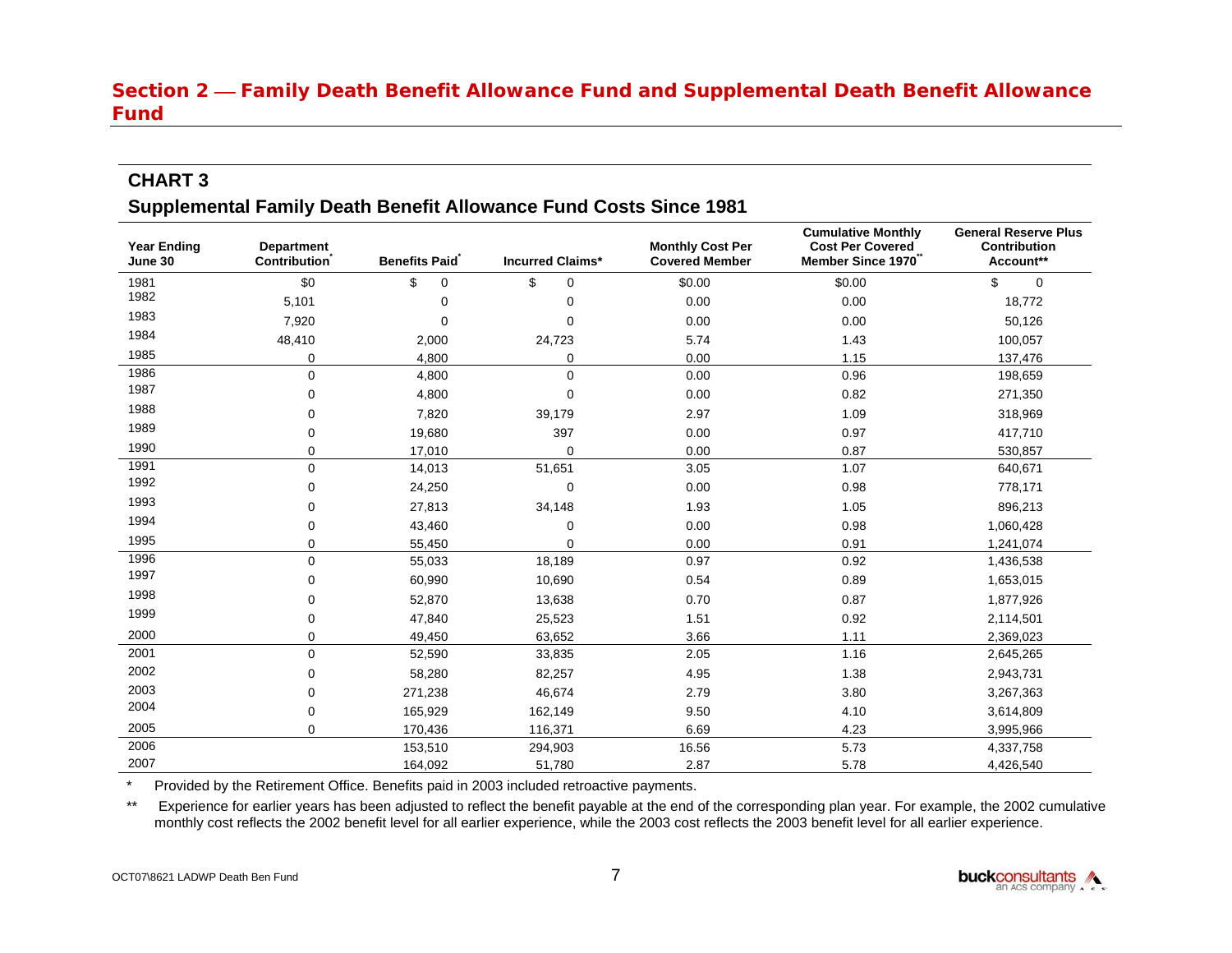# **SECTION 3 – Insured Lives Portion of the Death Benefit Fund**

#### **A. Introduction**

The funding of the Insured Lives Portion of the Death Benefit is similar to that of the Family Death Benefit allowances, with the following two exceptions:

- 1. Unlike the Family Death Benefit payments, which may extend over future years, lump sum death benefits are settled promptly. Thus for lump sum death benefits there is little need for claim reserves, and the incurred claims for a year are taken to be the amount of paid claims.
- 2. Only retirees are covered for noncontributing death benefits, so the cost is paid by the Department as a monthly dollar charge per retiree per \$100 of retirement benefits.

As with the Family Death Benefit allowances, costs do not include any amounts to build up reserves for future claims; hence, if contributions were terminated in the future, the fund would not be sufficient to cover all future claims. A small claim reserve is needed to account for potential lag time in processing current benefit payouts.

#### **B. Insured Lives Death Benefit For Contributing Active Members**

Upon the death of an active member before retirement, the beneficiary receives the deceased member's accumulated contribution from the Retirement Fund, plus a benefit payable from this Death Benefit Fund in an amount equal to 14 times the member's monthly salary (or \$1,000, if greater).

Currently Department contributions are suspended. Please see Section 4, Exhibit I for a history of contribution rates.

In Chart 4 that follows, we summarize the cost of the salary-related death benefit before retirement for the last 10 fiscal years.

The average annual rate of total cost of 31 cents per \$100 of covered compensation in Chart 4 does not take into account the amount of interest earnings on the Death Benefit Fund general reserve. The expected interest earnings credited to the Contributing Members' Reserve for the next fiscal year amounts to approximately \$323,270, or 5 cents per \$100 of covered compensation (assuming a 5% investment return). After taking the interest credit into account, the net average cost of the past 10 years equals 26 cents per \$100 of covered compensation as compared with the total contribution of zero cents per \$100 of covered compensation currently paid into the fund.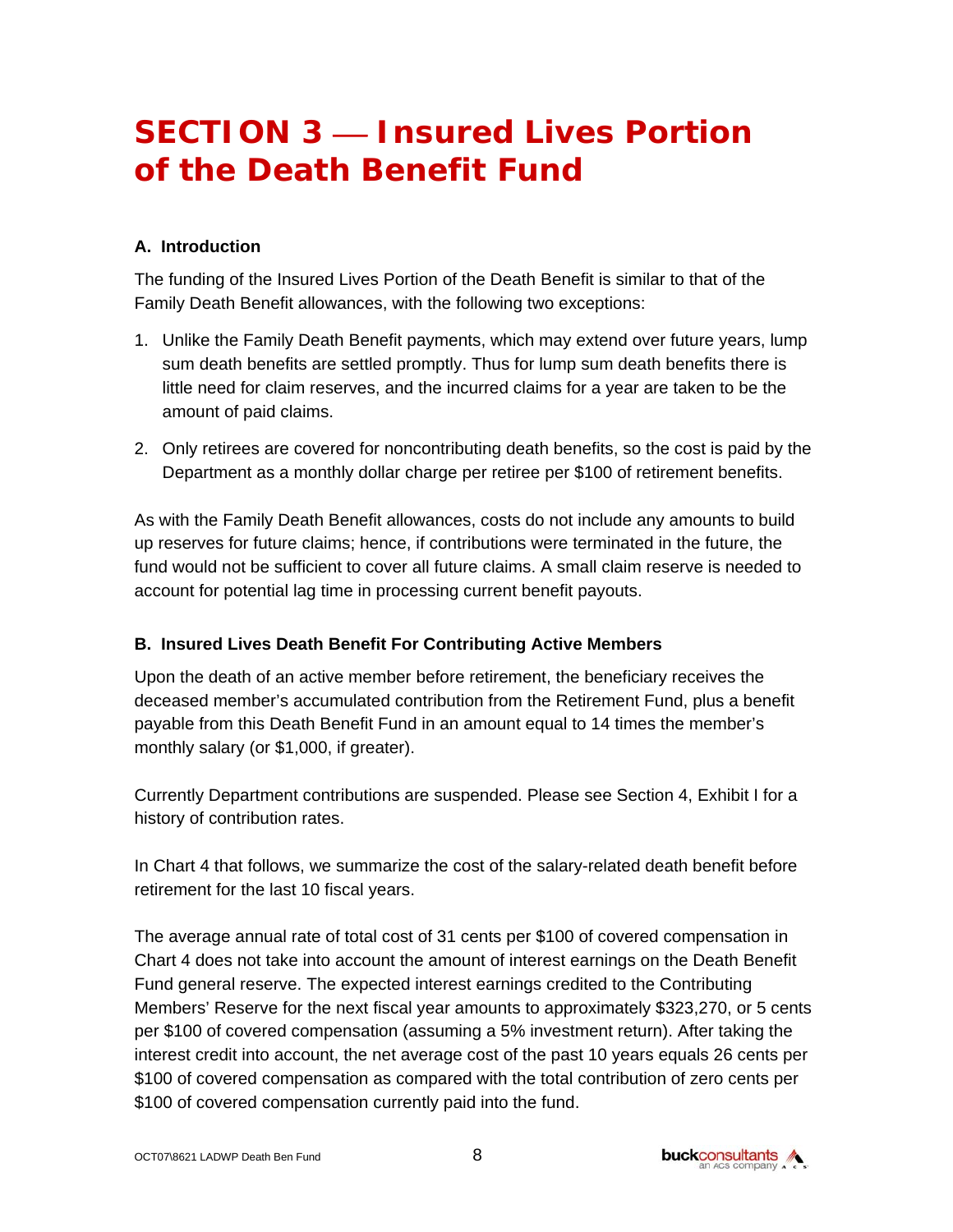A general reserve target equal to the average of the benefits paid for the last five years, or \$1,651,944 is reasonable, and recommended. The actual reserve as of June 30, 2007 was \$6,465,410, which is well above the target reserve.

Also, we recommend that the total Department contribution to the Contributory Death Benefit Fund continue to be suspended until the general reserve is reduced to the target level in about 2010.

| <b>CHART4</b>                                               |                                            |                                            |                                                   |                        |  |  |  |
|-------------------------------------------------------------|--------------------------------------------|--------------------------------------------|---------------------------------------------------|------------------------|--|--|--|
| <b>Family Death Benefit Allowance Fund Costs Since 1970</b> |                                            |                                            |                                                   |                        |  |  |  |
| <b>Year Ending</b><br>June 30                               | <b>Estimated</b><br><b>Covered Payroll</b> | <b>Benefits Paid</b><br><b>During Year</b> | <b>Total Cost Per \$100</b><br>of Covered Payroll | <b>General Reserve</b> |  |  |  |
| 1998                                                        | \$435,766,000                              | \$1,503,939                                | \$0.35                                            | \$12,729,216           |  |  |  |
| 1999                                                        | 355,148,948                                | 1,006,165                                  | 0.28                                              | 12,843,609             |  |  |  |
| 2000                                                        | 369,509,203                                | 1,010,489                                  | 0.27                                              | 12,825,466             |  |  |  |
| 2001                                                        | 403,265,472                                | 1,290,690                                  | 0.32                                              | 12,509,998             |  |  |  |
| 2002                                                        | 430,397,884                                | 1,413,855                                  | 0.33                                              | 11,901,706             |  |  |  |
| 2003                                                        | 472,432,803                                | 889,407                                    | 0.19                                              | 11,747,118             |  |  |  |
| 2004                                                        | 522,227,280                                | 2,317,761                                  | 0.44                                              | 10,099,606             |  |  |  |
| 2005                                                        | 554,839,816                                | 1,585,477                                  | 0.29                                              | 9,086,936              |  |  |  |
| 2006                                                        | 574,315,572                                | 2,053,469                                  | 0.36                                              | 7,538,864              |  |  |  |
| 2007                                                        | 604,514,525                                | 1,658,206                                  | 0.27                                              | \$6,465,410            |  |  |  |
| Average                                                     | \$472,241,750                              | \$1,472,946                                | \$0.31                                            |                        |  |  |  |

# **C. Insured Lives Death Benefit for Noncontributing (Retired and Disabled) Members**

In September 26, 1963, the Plan began providing for a benefit payable on the death of a retired member equal to 14 times the retired member's unmodified retirement allowance, with a minimum death benefit of \$2,000 (subsequently changed to \$3,000 if eligible for the minimum pension) and a maximum death benefit of \$10,000. Note that only retired members are covered, not spouses and beneficiaries. Contributions were increased as of July 1, 1973 to cover the entire cost of the benefits, and \$2,598,912 was transferred from the General Reserve — Contributing Members to the General Reserve — Noncontributing Members. The Plan was amended in December 1980 to provide a maximum death benefit of \$20,000. A history of contribution rates is given in Section 4, Exhibit I.

In Chart 5 that follows, we summarize recent costs of the retirees' death benefit. The monthly experience rate for 2007 was \$1.43. The monthly experience rates do not take into account the amount of interest earned on the Death Benefit Fund. Interest

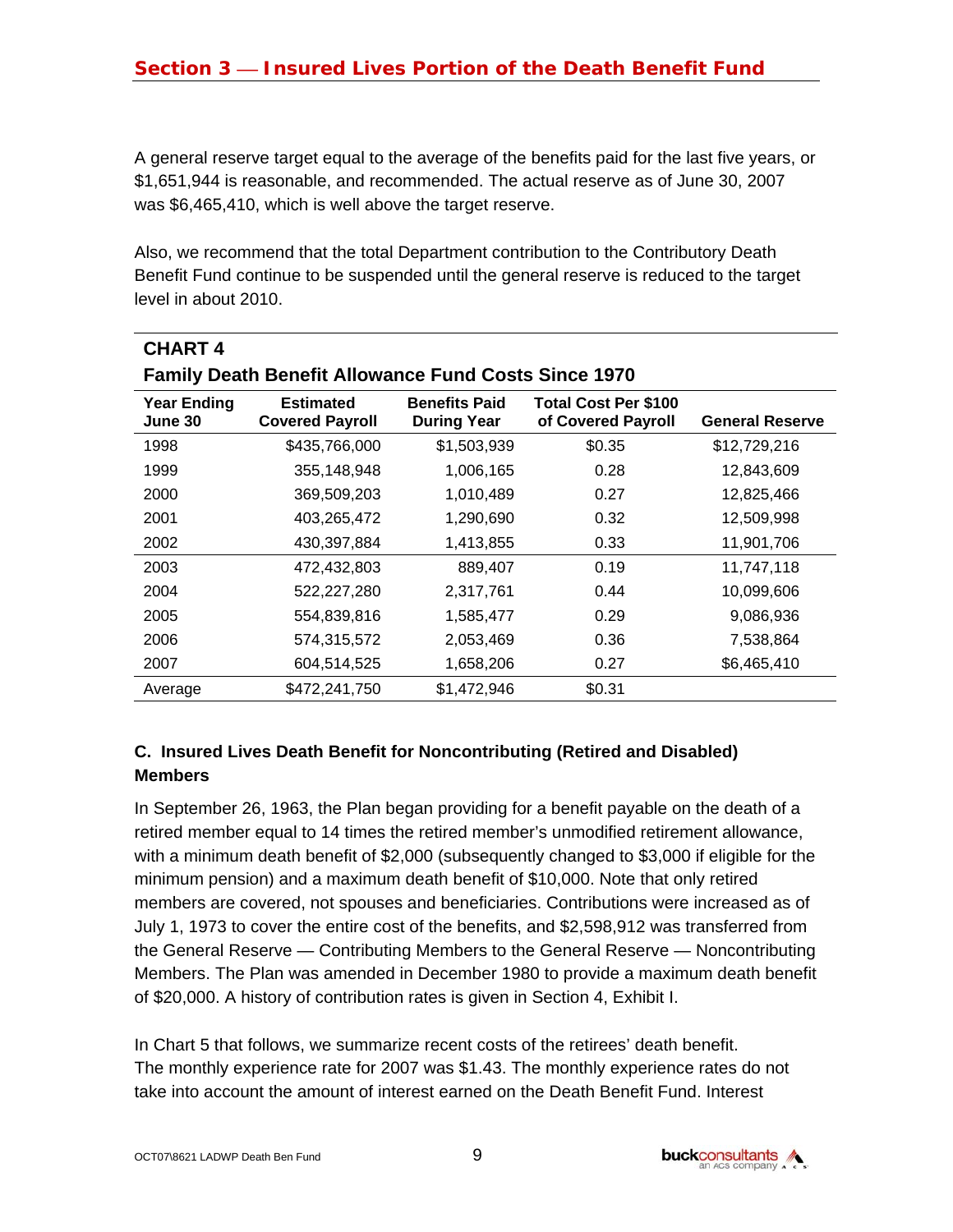# **Section 3 – Insured Lives Portion of the Death Benefit Fund**

expected to be earned on the Noncontributing Members' Reserve for the next year is \$306,837 (assuming a 5% investment return). This is equal to 9 cents per \$100 of retired member payroll. After taking the interest credit into account, the net rate for 2007 amounts to \$1.34 per \$100 of retired payroll.

We support the recommendation contained in the report that preceeded the last report. The recommendation was to maintain a reserve equal to the average death benefits for the last five years, which is \$5,148,996. The reserve amount is currently \$6,136,259.

We recommend that the Department contributions to the Noncontributing Death Benefits be maintained at the rate of \$1.30. This contribution rate is 4 cents lower than the monthly experience rate for 2007, after netting out the interest credit. By contributing at this lower rate, we expect the surplus reserve to decrease to the target reserve near the end of fiscal year 2008.

| <b>Summary of Cost of Death Benefits for Noncontributing Members</b> |                                                                 |                                                  |                                                 |                        |  |
|----------------------------------------------------------------------|-----------------------------------------------------------------|--------------------------------------------------|-------------------------------------------------|------------------------|--|
| <b>Year Ending</b><br>June 30                                        | <b>Retirement</b><br><b>Benefits Paid</b><br><b>During Year</b> | <b>Death Benefits</b><br><b>Paid During Year</b> | Cost Per \$100 of<br><b>Retirement Benefits</b> | <b>General Reserve</b> |  |
| 1998                                                                 | \$198,929,447                                                   | \$4,715,657                                      | \$2.37                                          | \$11,213,387           |  |
| 1999                                                                 | 254,253,462                                                     | 5,143,447                                        | 2.02                                            | 11,590,172             |  |
| 2000                                                                 | 271,559,094                                                     | 5,280,248                                        | 1.94                                            | 13,205,949             |  |
| 2001                                                                 | 275,870,558                                                     | 4,804,093                                        | 1.74                                            | 13,202,859             |  |
| 2002                                                                 | 290,243,650                                                     | 4,916,570                                        | 1.69                                            | 12,648,289             |  |
| 2003                                                                 | 295,587,105                                                     | 4,964,155                                        | 1.68                                            | 11,565,556             |  |
| 2004                                                                 | 302,063,849                                                     | 5,185,276                                        | 1.72                                            | 10,132,894             |  |
| 2005                                                                 | 311,551,053                                                     | 5,445,314                                        | 1.75                                            | 8,434,473              |  |
| 2006                                                                 | 325,873,101                                                     | 5,322,196                                        | 1.63                                            | 6,934,297              |  |
| 2007                                                                 | 338,340,551                                                     | 4,828,038                                        | 1.43                                            | 6,136,759              |  |
| Average                                                              | \$286,427,187                                                   | \$5,060,499                                      | \$1.77                                          |                        |  |

**CHART 5**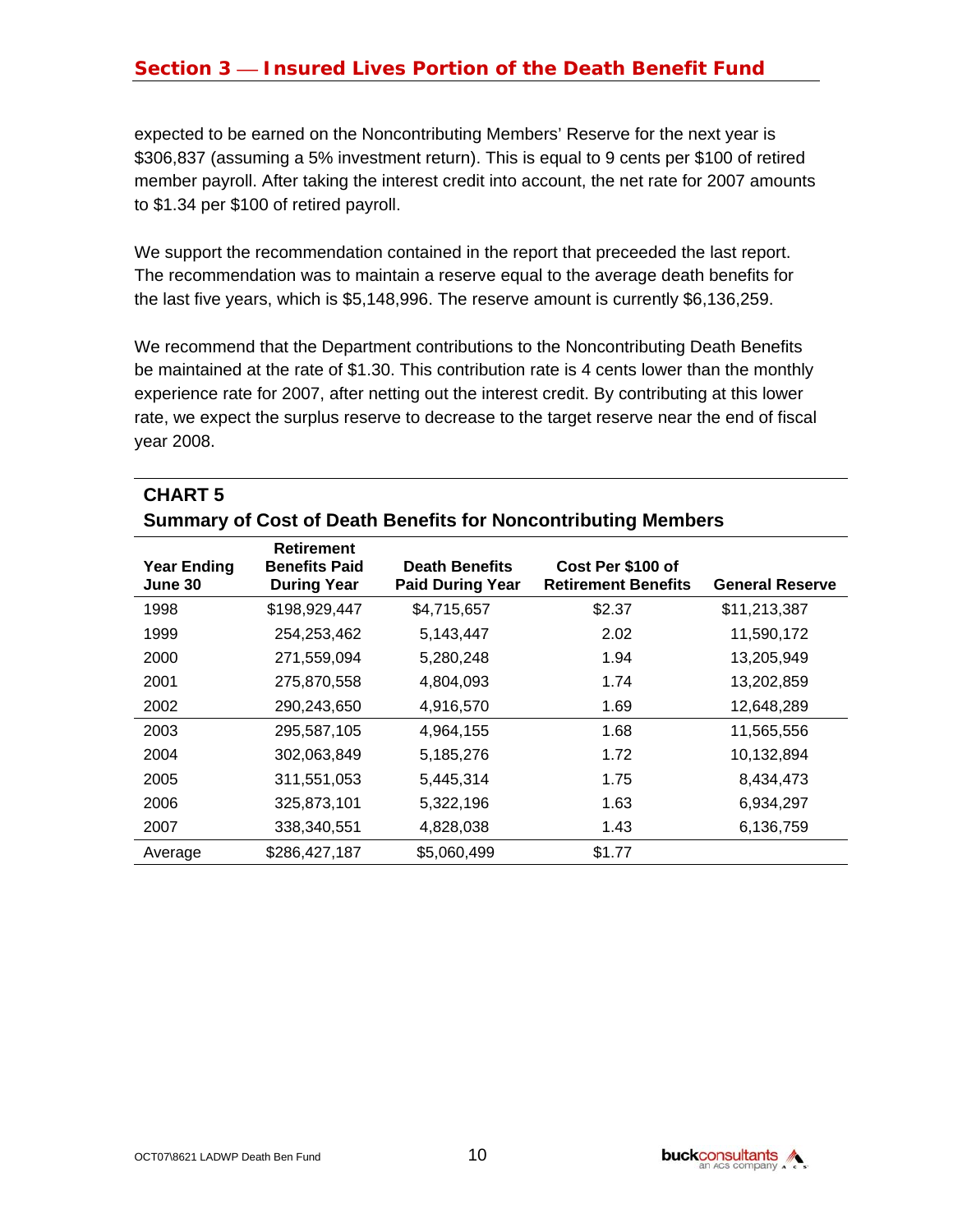#### **EXHIBIT I**

**History of Contribution Rates**

| <b>Date</b>                  | <b>Department</b><br><b>Contribution to</b><br><b>Family Death Benefit</b><br><b>Allowance Fund</b> | <b>Members' Contribution to</b><br>Insured Lives Portion of the<br>Death Benefit Fund<br>(Contributing Active Members) | <b>Department Contribution to</b><br><b>Insured Lives Portion of the</b><br>Death Benefit Fund<br>(Contributing Active Members) | <b>Department Contribution to</b><br><b>Insured Lives Portion of the Death</b><br><b>Benefit Fund (Noncontributing</b><br><b>Retired and Disabled Members)</b> |
|------------------------------|-----------------------------------------------------------------------------------------------------|------------------------------------------------------------------------------------------------------------------------|---------------------------------------------------------------------------------------------------------------------------------|----------------------------------------------------------------------------------------------------------------------------------------------------------------|
| 1942                         |                                                                                                     | \$0.48/\$100 of compensation                                                                                           | \$0.32/\$100 of compensation                                                                                                    |                                                                                                                                                                |
| September 26, 1963           |                                                                                                     |                                                                                                                        |                                                                                                                                 | \$23.88/retired member each year                                                                                                                               |
| December 19, 1963            | $$1.25/m$ onth                                                                                      |                                                                                                                        |                                                                                                                                 |                                                                                                                                                                |
| July 1, 1969                 | \$2.50/month                                                                                        | \$0.36/\$100                                                                                                           | \$0.24/\$100                                                                                                                    |                                                                                                                                                                |
| July 1, 1973                 | \$3.00/month                                                                                        |                                                                                                                        |                                                                                                                                 |                                                                                                                                                                |
| <b>Fiscal Year 1979-1980</b> |                                                                                                     |                                                                                                                        |                                                                                                                                 | \$23.06/retired member each year                                                                                                                               |
| July 1, 1980                 |                                                                                                     | \$1.00/month                                                                                                           | Balance of \$0.60/\$100                                                                                                         | \$27.39/retired member each year                                                                                                                               |
| September 1, 1981            | \$2.50/month                                                                                        |                                                                                                                        |                                                                                                                                 |                                                                                                                                                                |
| January 9, 1984              |                                                                                                     | \$1.00/pay period                                                                                                      |                                                                                                                                 |                                                                                                                                                                |
| March 1, 1984                |                                                                                                     |                                                                                                                        |                                                                                                                                 | \$3.36/\$100 of retired member payroll                                                                                                                         |
| July 1, 1988                 |                                                                                                     |                                                                                                                        | Balance of \$0.50/\$100                                                                                                         |                                                                                                                                                                |
| July 1, 1993                 | Suspended                                                                                           |                                                                                                                        | Balance of \$0.15/\$100                                                                                                         |                                                                                                                                                                |
| July 1, 1994                 |                                                                                                     |                                                                                                                        | Balance of \$0.05/\$100                                                                                                         | \$2.86/\$100                                                                                                                                                   |
| March 1, 1996                |                                                                                                     |                                                                                                                        |                                                                                                                                 | \$2.35/\$100                                                                                                                                                   |
| August 1, 1999               |                                                                                                     |                                                                                                                        | Suspended                                                                                                                       | \$2.00/\$100                                                                                                                                                   |
| July 1, 2000                 |                                                                                                     |                                                                                                                        |                                                                                                                                 | \$1.50/\$100                                                                                                                                                   |
| July 1, 2001                 |                                                                                                     |                                                                                                                        |                                                                                                                                 | \$1.30/\$100                                                                                                                                                   |

Note: Supplemental Family Death Benefit Allowance plan is subject to member contributions. The initial member contribution was \$3.35 per biweekly period or \$7.28 per month if retired. This rate was decreased to \$2.25 per biweekly period or \$4.90 per month if retired.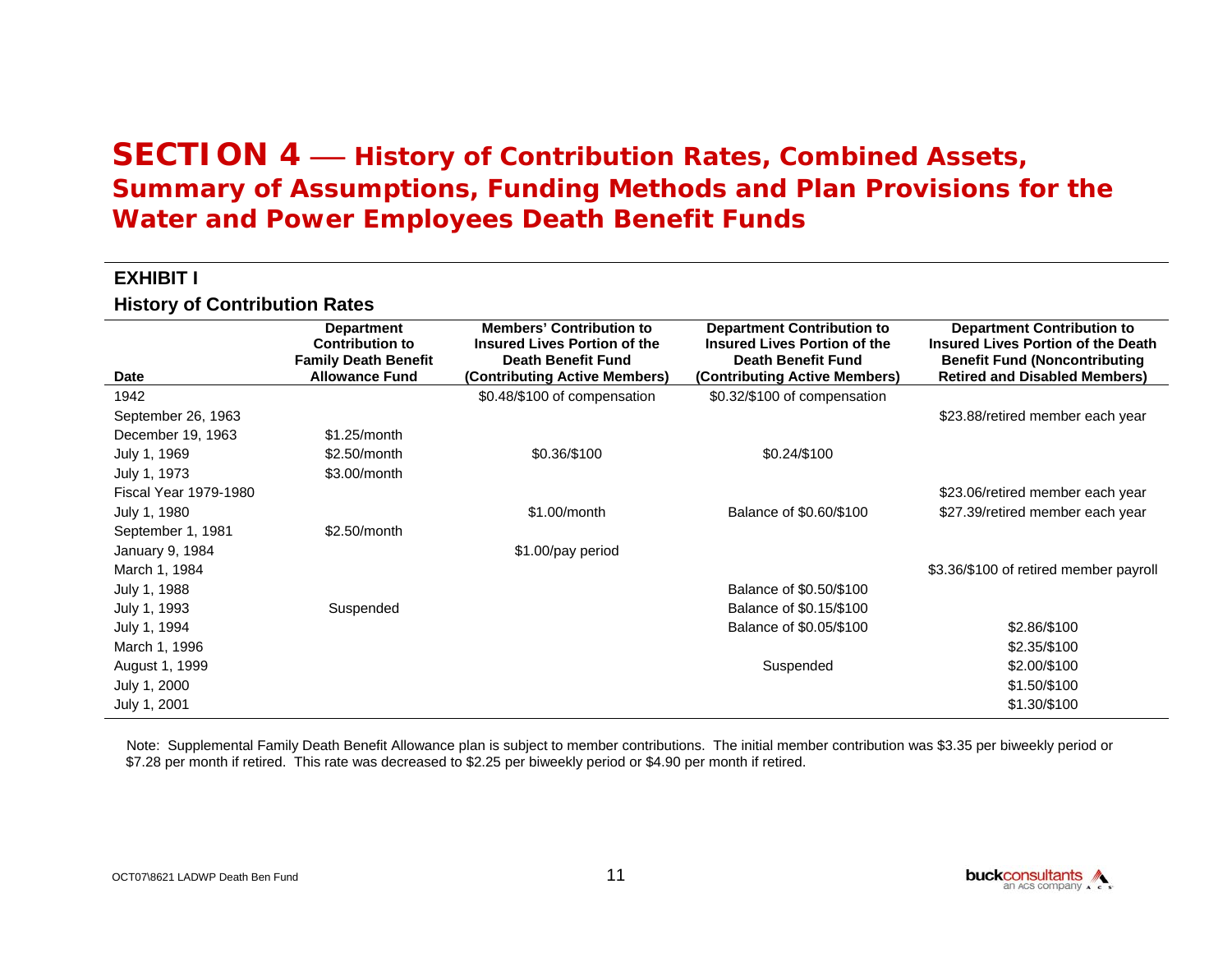# **EXHIBIT II**

#### **Combined Assets and Changes in Assets**

| <b>Statement of Death Benefit Fund Assets</b>                            | <b>Year Ended</b><br>June 30, 2007 | <b>Year Ended</b><br>June 30, 2006 |
|--------------------------------------------------------------------------|------------------------------------|------------------------------------|
| Cash                                                                     | \$153,013                          | \$187,173                          |
| Accounts receivable                                                      | 128,406                            | 633,203                            |
| Investment in bonds and mortgage-backed securities<br>at fair value*     | 25,268,474                         | 25,935,575                         |
| Short-term commercial paper, amortized cost which<br>approximates market | 1,285,573                          | 1,112,408                          |
| Total assets                                                             | 26,835,466                         | 27,868,359                         |
| Accounts payable                                                         | (452, 208)                         | (291, 156)                         |
| Death claims in process - insured lives                                  | (1,717,891)                        | (1, 317, 791)                      |
| Net assets                                                               | \$24,665,367                       | \$26,259,412                       |

\* Approximate amortized cost is \$25,957,867.28 in 2007 and \$26,938,460.62 in 2006.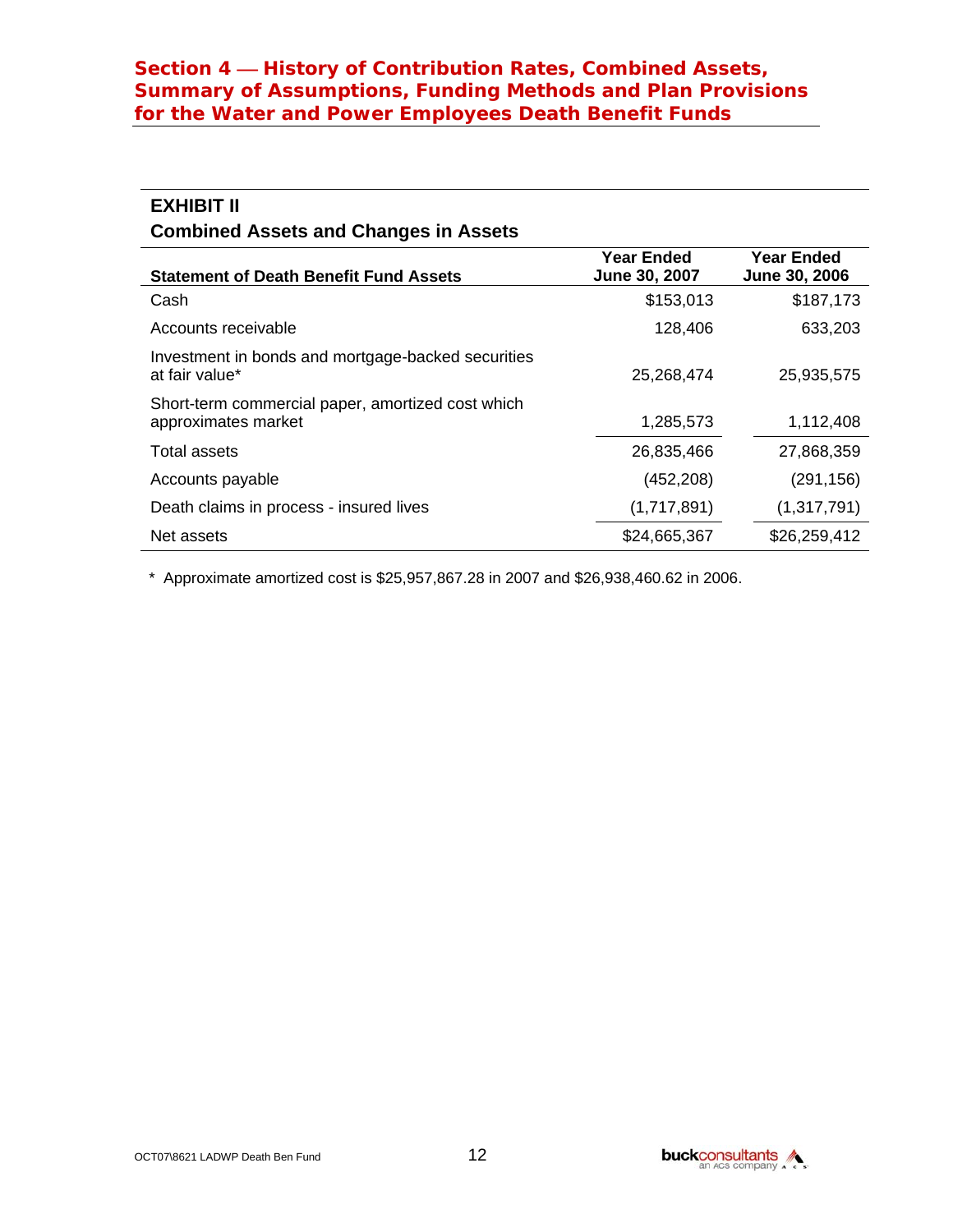| <b>EXHIBIT II</b>                                                                         |              |               |
|-------------------------------------------------------------------------------------------|--------------|---------------|
| <b>Combined Assets and Changes in Assets (continued)</b>                                  |              |               |
| <b>Statement of Changes in Plan Net Assets for the</b><br>Years Ended June 30 (Unaudited) | 2007         | 2006          |
| <b>ADDITIONS</b>                                                                          |              |               |
| Department of Water & Power contributions towards:                                        |              |               |
| Retired members (non-contributing)                                                        | \$3,671,046  | \$3,537,698   |
| Administrative expenses                                                                   | 666,340      | 656,498       |
| <b>Total Department contributions</b>                                                     | 4,337,386    | 4,194,196     |
| Contributions from members for:                                                           |              |               |
| Insured lives' death benefit                                                              | 199,634      | 197,820       |
| Supplemental family death benefit                                                         | 88,782       | 88,784        |
| Total members' contributions                                                              | 288,416      | 286,604       |
| Net appreciation (decline) in fair value of investments                                   | 269,991      | (1,508,917)   |
| Investment income                                                                         | 1,467,730    | 1,432,191     |
| Less: investment expense                                                                  |              | (26, 823)     |
|                                                                                           | (36, 861)    |               |
| Net investment income and market appreciation                                             | 1,700,860    | (103, 549)    |
| <b>Total additions</b>                                                                    | 6,326,662    | 4,377,251     |
| <b>DEDUCTIONS</b>                                                                         |              |               |
| Benefits provided for:                                                                    |              |               |
| Death benefit (active/retired members)                                                    | 6,486,244    | 7,375,665     |
| Family allowances                                                                         | 773,630      | 779,888       |
| Total benefits provided                                                                   | 7,259,874    | 8,155,553     |
| Administrative expense                                                                    | 660,831      | 637,638       |
| <b>Total deductions</b>                                                                   | 7,920,706    | 8,793,191     |
| Net increase (decrease)                                                                   | (1,594,044)  | (4, 415, 940) |
| Net assets - beginning of year                                                            | 26,259,412   | 30,675,352    |
| Net assets - end of year                                                                  | \$24,665,368 | \$26,259,412  |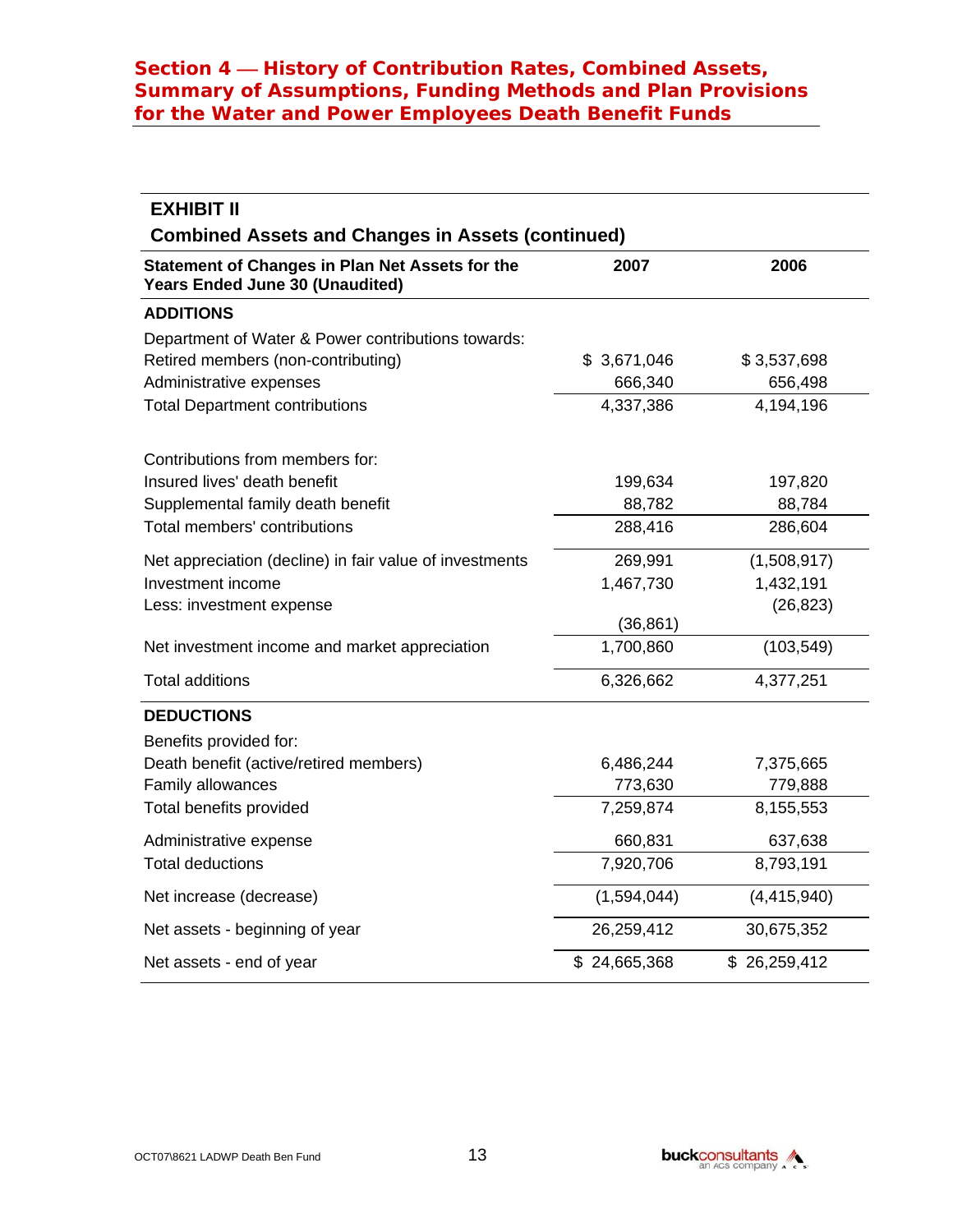| <b>EXHIBIT III</b>                          |              |              |
|---------------------------------------------|--------------|--------------|
| <b>Reserves for the Years Ended June 30</b> |              |              |
|                                             | 2007         | 2006         |
| <b>Family Death Benefits</b>                |              |              |
| <b>General Reserve</b>                      |              |              |
| <b>Reserve for Benefits Granted</b>         | \$1,952,727  | \$1,690,054  |
| <b>Family Death Benefits</b>                | 12,516       | (99, 796)    |
| <b>Supplemental Family Death Benefits</b>   | 1,965,243    | 1,590,258    |
| <b>Total for Benefits Granted</b>           |              |              |
| <b>Contribution Accounts</b>                |              |              |
| <b>Family Death Benefits</b>                | 6,052,843    | 5,654,198    |
| <b>Supplemental Family Death Benefits</b>   | 4,337,758    | 4,426,540    |
| <b>Total for Contribution Accounts</b>      | 10,390,601   | 10,080,738   |
| <b>Total Family Death Benefit</b>           | 12,355,844   | 11,670,996   |
| <b>Insured Life (Mean Funds)</b>            |              |              |
| <b>Contributing Members</b>                 | 8,312,900    | 7,190,685    |
| Non - contributing Members                  | 7,684,385    | 6,711,511    |
| <b>Total - Insured Life</b>                 | 15,997,285   | 13,902,196   |
| <b>Grand Total</b>                          | \$28,353,129 | \$25,573,192 |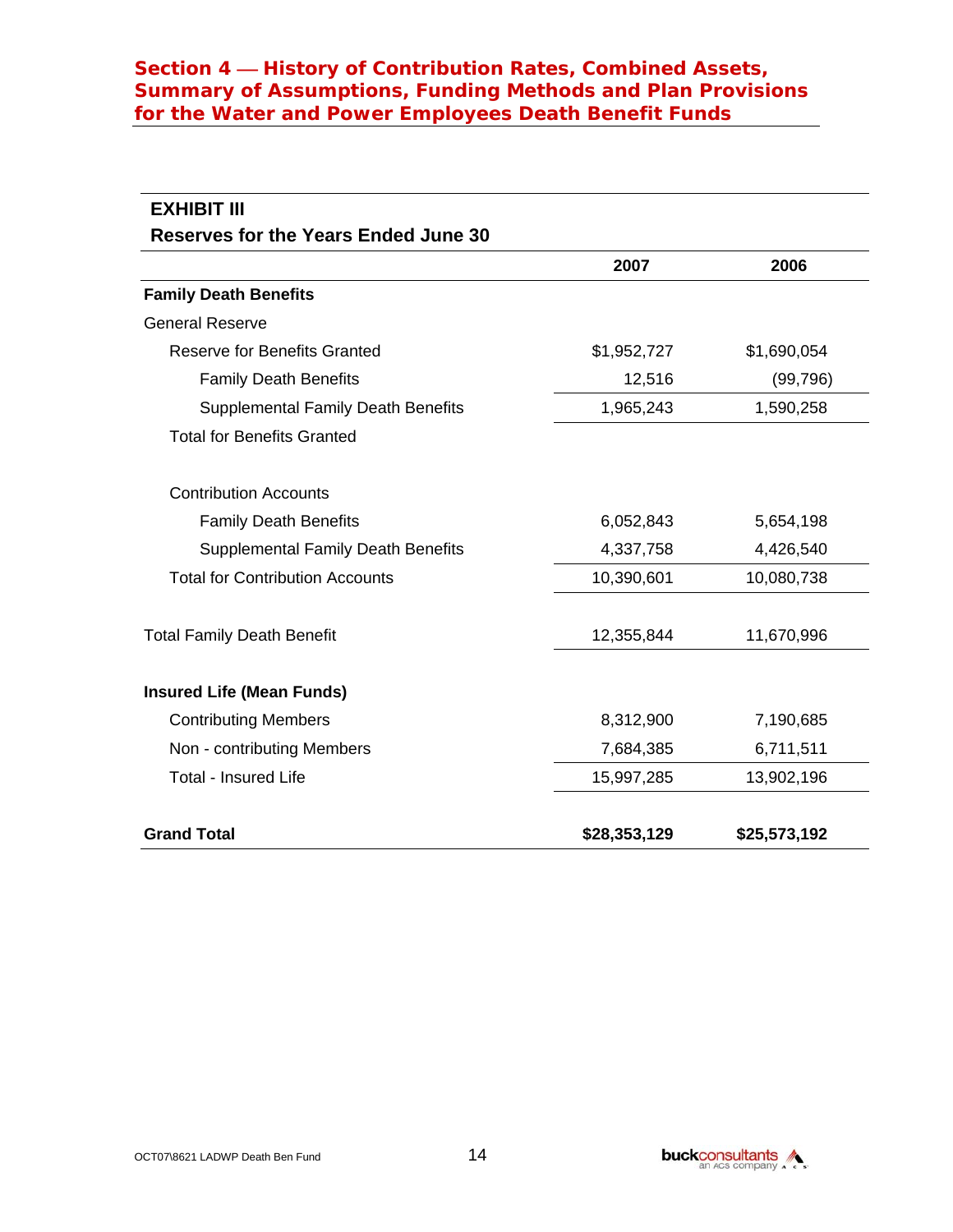| <b>EXHIBIT IV</b><br>Assumptions and Plan Summary for Family Death Benefit Fund |                                                                                                                                                           |  |
|---------------------------------------------------------------------------------|-----------------------------------------------------------------------------------------------------------------------------------------------------------|--|
| <b>Plan Year</b>                                                                | July 1 through June 30.                                                                                                                                   |  |
| <b>Definition of Active Employee</b>                                            | First day of biweekly payroll period following employment<br>for new Department employees. Immediately following<br>transfer from other City departments. |  |
| <b>Net Investment Return</b>                                                    | 5.00%.                                                                                                                                                    |  |
| <b>Member Contribution Rate</b>                                                 | None.                                                                                                                                                     |  |
| <b>Department Contribution Rate</b>                                             | Currently suspended.                                                                                                                                      |  |
| <b>Funding Method</b>                                                           | Annual contributions equal the expected incurred claims<br>for the coming year subject to modification by the<br>Department's funding policy.             |  |
| <b>Funding Policy</b>                                                           | Recommend a contribution rate to have 20% of the<br>reserve for allowances granted in the contribution account<br>and general reserve.                    |  |
| <b>Incurred Claims</b>                                                          | Provided by the Retirement Office.                                                                                                                        |  |
| <b>Age Requirement</b>                                                          | Upon the death of an active member at any age.                                                                                                            |  |
| <b>Service Requirement</b>                                                      | Six months of continuous service.                                                                                                                         |  |
| <b>Other Requirements</b>                                                       | Provides a monthly benefit for each surviving child who is:                                                                                               |  |
|                                                                                 | The natural or legally adopted child of the member                                                                                                        |  |
|                                                                                 | Is under 18 and unmarried, or<br>$\bullet$                                                                                                                |  |
|                                                                                 | Disabled and over age 18 (only if the disability<br>٠<br>occurred before age 18) and unmarried.                                                           |  |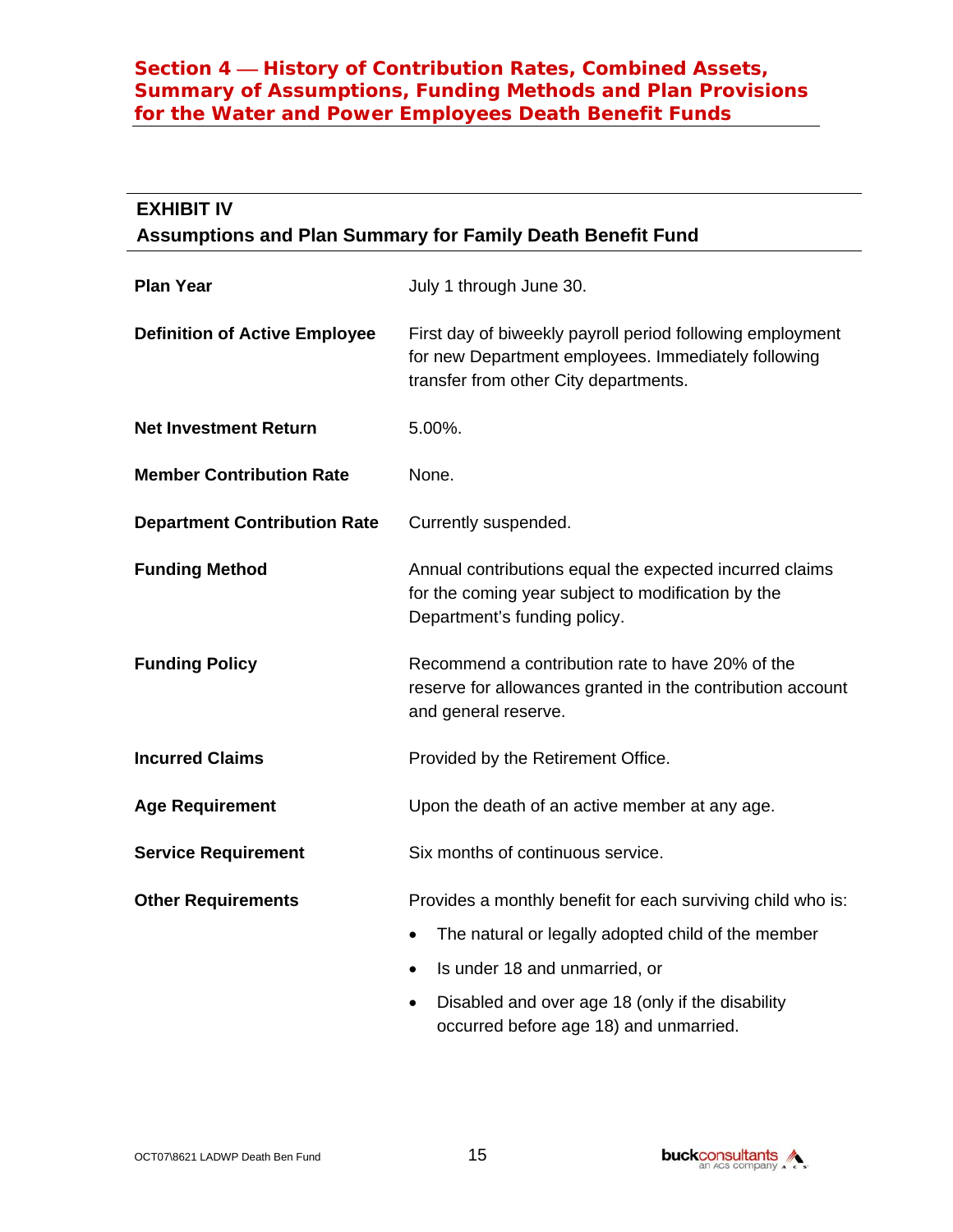# **EXHIBIT IV Assumptions and Plan Summary for Family Death Benefit Fund (continued)**

**Monthly Benefit** The monthly benefit is the sum of:

- \$416 per month to each surviving child, plus
- \$416 per month to the spouse (if the member's spouse has care of one or more of the member's eligible children).

limited so that the total amount payable cannot exceed \$1,170 per month. In addition, the spouse's portion will not be paid if the spouse is receiving a Survivor's Optional Death Benefit Allowance or an Eligible Spouse Allowance. The benefit is no longer payable when the member's children no longer satisfy the eligibility requirements noted above.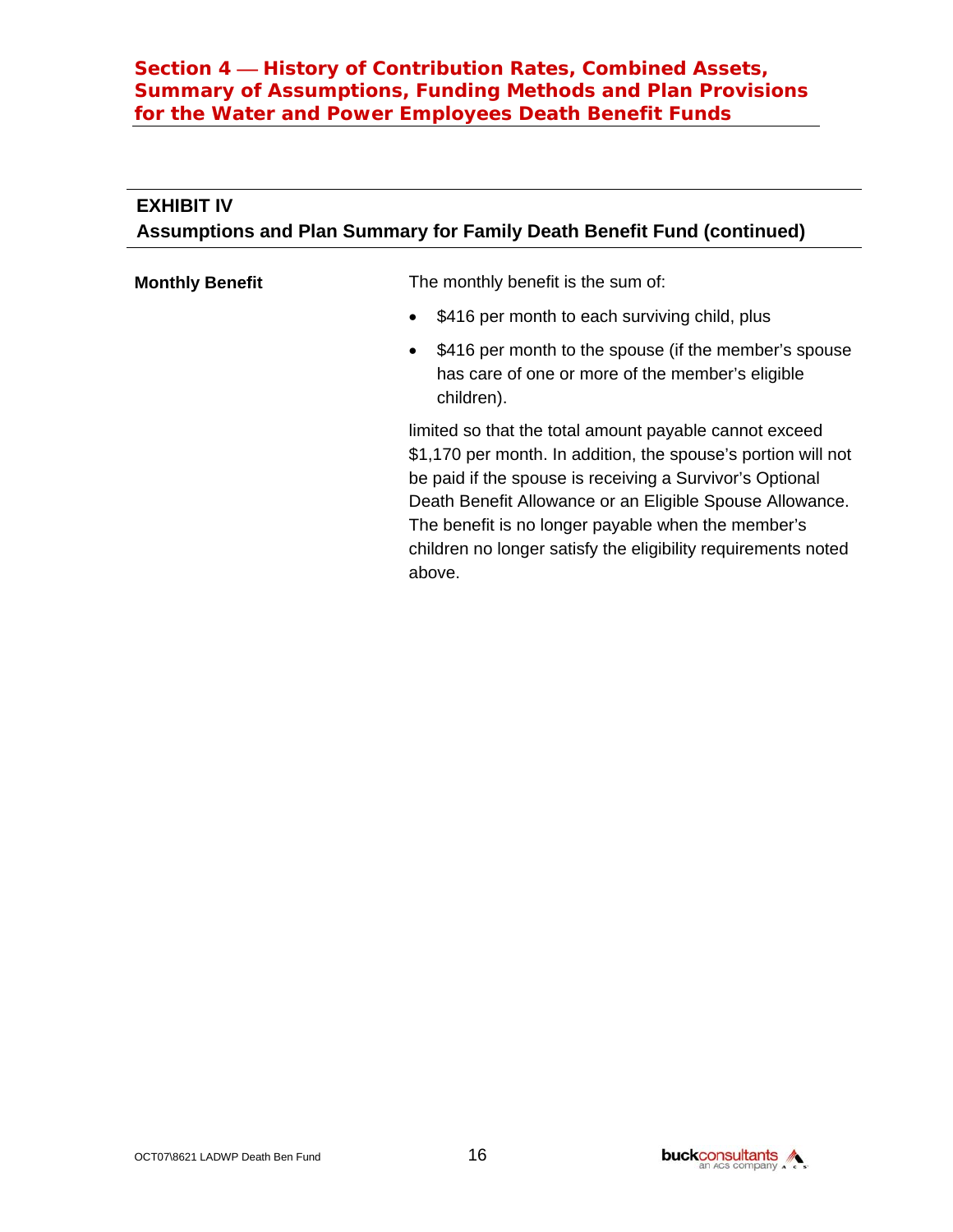# **EXHIBIT V**

#### **Assumptions and Plan Summary for Supplemental Family Death Benefit Fund**

| <b>Plan Year</b>                     | July 1 through June 30.                                                                                                                                                        |
|--------------------------------------|--------------------------------------------------------------------------------------------------------------------------------------------------------------------------------|
| <b>Definition of Active Employee</b> | First day of biweekly payroll period following employment<br>for new Department employees. Immediately following<br>transfer from other City departments.                      |
| <b>Net Investment Return</b>         | 5.00%.                                                                                                                                                                         |
| <b>Member Contribution Rate</b>      | \$2.25 per biweekly period (or \$4.90 per month if retired).                                                                                                                   |
| <b>Department Contribution Rate</b>  | The Department will provide any additional funds<br>necessary to fund the benefits.                                                                                            |
| <b>Funding Method</b>                | Annual contributions equal the expected incurred claims<br>for the upcoming year subject to modification by the<br>Department's funding policy.                                |
| <b>Funding Policy</b>                | To be established once stable annual costs are achieved.                                                                                                                       |
| <b>Incurred Claims</b>               | Provided by the Retirement Office.                                                                                                                                             |
| <b>Age Requirement</b>               | Upon the death of an active member at any age.                                                                                                                                 |
| <b>Service Requirement</b>           | Must be enrolled and make contributions by payroll<br>deductions for 39 successive biweekly payroll periods<br>(approximately 18 months) before coverage becomes<br>effective. |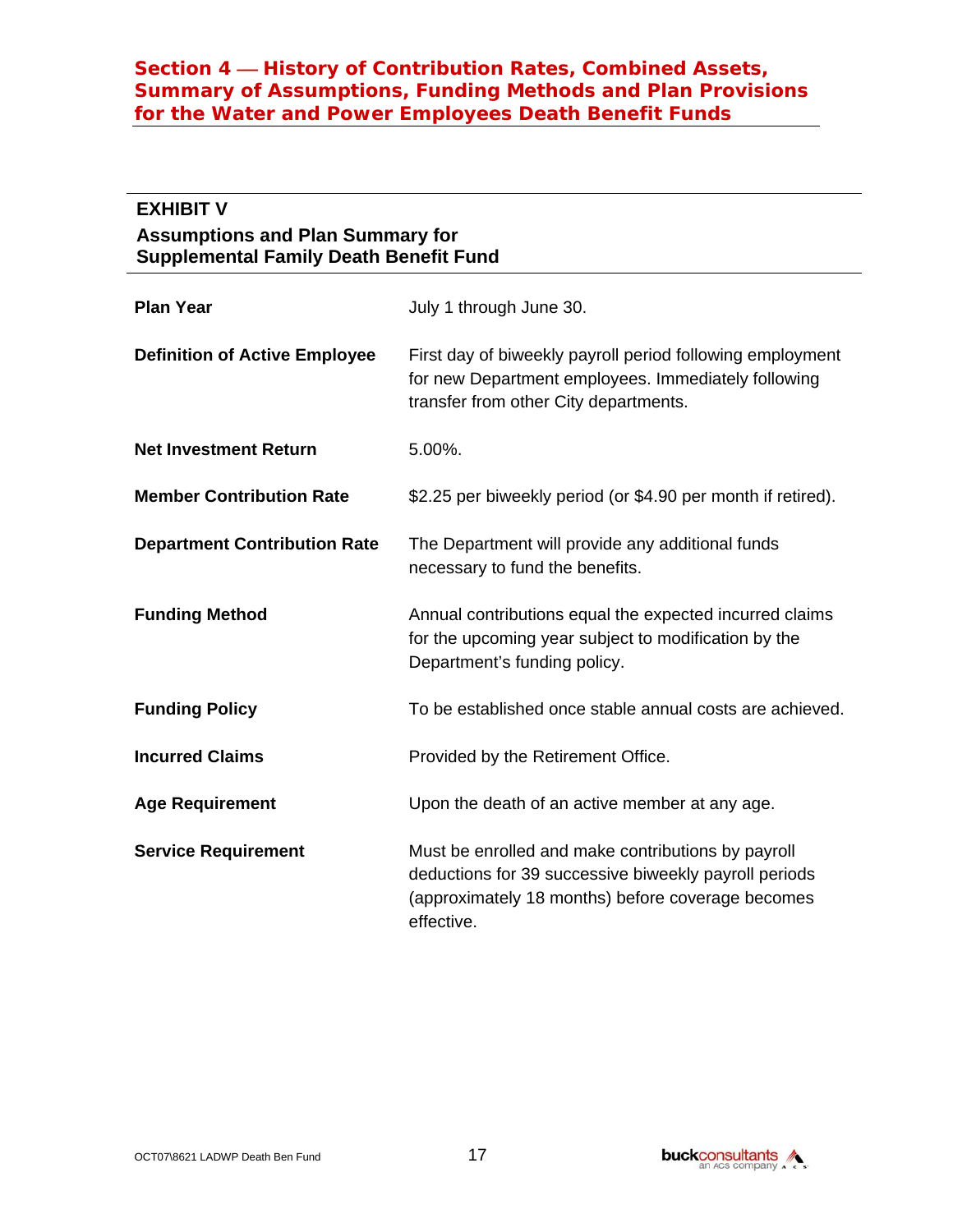#### **EXHIBIT V**

#### **Assumptions and Plan Summary for Supplemental Family Death Benefit Fund (continued)**

| <b>Other Requirements</b> | Provides a monthly benefit for each surviving child who is:                                                                                                                                                                                                                                                                                                            |
|---------------------------|------------------------------------------------------------------------------------------------------------------------------------------------------------------------------------------------------------------------------------------------------------------------------------------------------------------------------------------------------------------------|
|                           | The natural or legally adopted child of the member<br>٠                                                                                                                                                                                                                                                                                                                |
|                           | Is under 18 and unmarried, or<br>٠                                                                                                                                                                                                                                                                                                                                     |
|                           | Disabled and over age 18 (only if the disability<br>occurred before age 18) and unmarried.                                                                                                                                                                                                                                                                             |
| <b>Monthly Benefit</b>    | The monthly benefit is the sum of:                                                                                                                                                                                                                                                                                                                                     |
|                           | \$520 per month to each surviving child, plus                                                                                                                                                                                                                                                                                                                          |
|                           | \$520 per month to the spouse (if the member's spouse<br>٠<br>has care of one or more of the member's eligible<br>children).                                                                                                                                                                                                                                           |
|                           | limited so that the total amount payable cannot exceed<br>\$1,066 per month. In addition, the spouse's portion will not<br>be paid if the spouse is receiving a Survivor's Optional<br>Death Benefit Allowance or an Eligible Spouse Allowance.<br>The benefit is no longer payable when the member's<br>children no longer satisfy the eligibility requirements noted |

above.

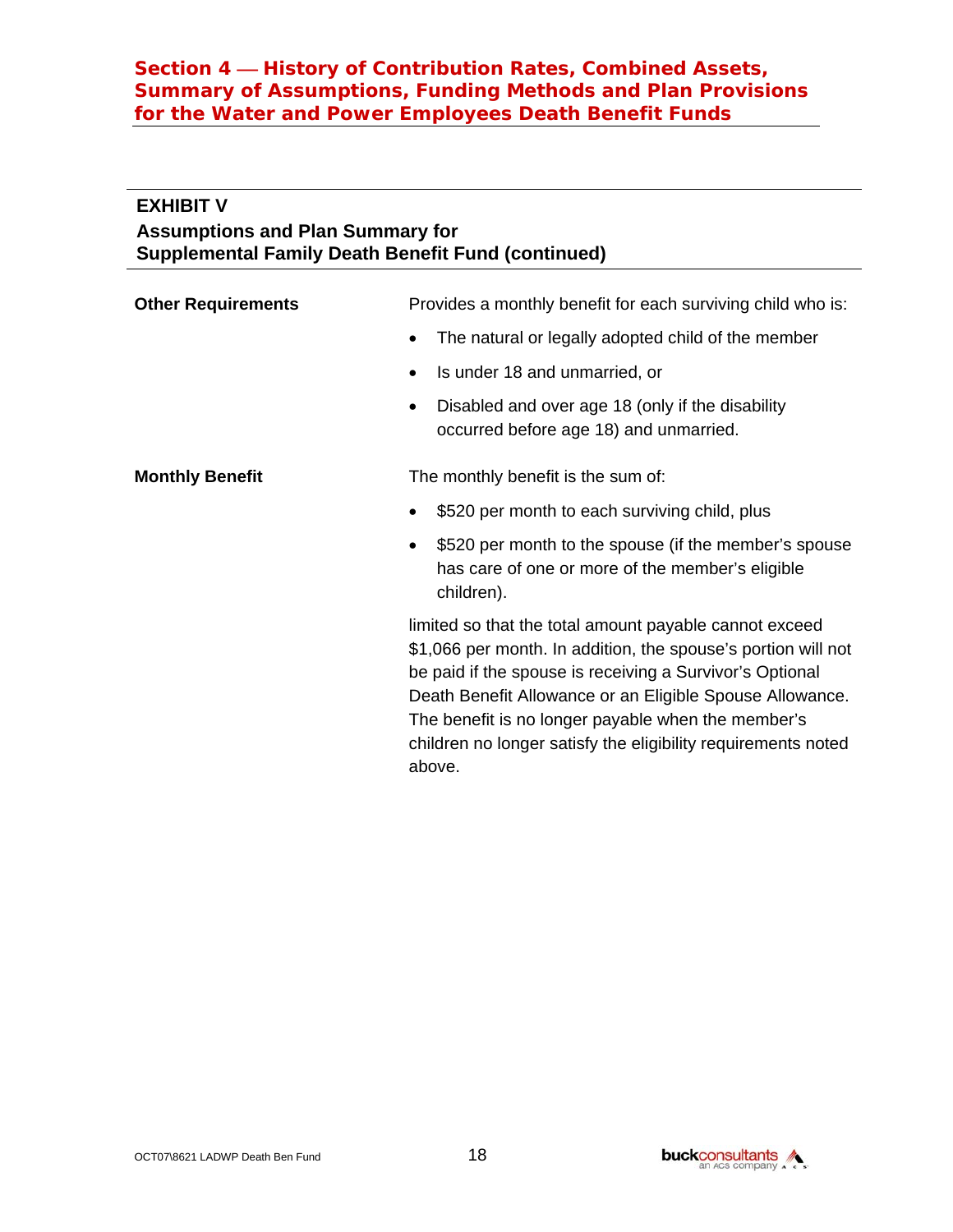#### **EXHIBIT VI**

#### **Assumptions and Plan Summary for Insured Lives Death Benefit Fund (Contributing Active Members)**

| <b>Plan Year</b>                     | July 1 through June 30.                                                                                                                                     |
|--------------------------------------|-------------------------------------------------------------------------------------------------------------------------------------------------------------|
| <b>Definition of Active Employee</b> | First day of biweekly payroll period following employment<br>for new Department employees. Immediately following<br>transfer from other City departments.   |
| <b>Covered Payroll</b>               | \$604.5 million for 2006-2007 and \$574.3 million for<br>2005-2006 plan years, respectively.                                                                |
| <b>Net Investment Return</b>         | 5.00%.                                                                                                                                                      |
| <b>Member Contribution Rate</b>      | Employees contribute \$1.00 per biweekly payroll period.                                                                                                    |
| <b>Department Contribution Rate</b>  | Currently suspended.                                                                                                                                        |
| <b>Funding Method</b>                | Pay as you go subject to modification by the Department's<br>funding policy.                                                                                |
| <b>Funding Policy</b>                | Recommend a contribution rate that maintains the general<br>reserve at a target level equal to the average of the<br>benefits paid for the last five years. |
| <b>Incurred Claims</b>               | Provided by the Retirement Office.                                                                                                                          |
| <b>Age Requirement:</b>              | Any age.                                                                                                                                                    |
| <b>Service Requirement</b>           | Six months of continuous service.                                                                                                                           |
| <b>Additional Requirements</b>       | Death must occur while an active member of the Plan.                                                                                                        |
| <b>Benefit</b>                       | A single sum distribution equal to fourteen times monthly<br>salary and Retirement Fund contributions plus accrued<br>interest payable to beneficiary.      |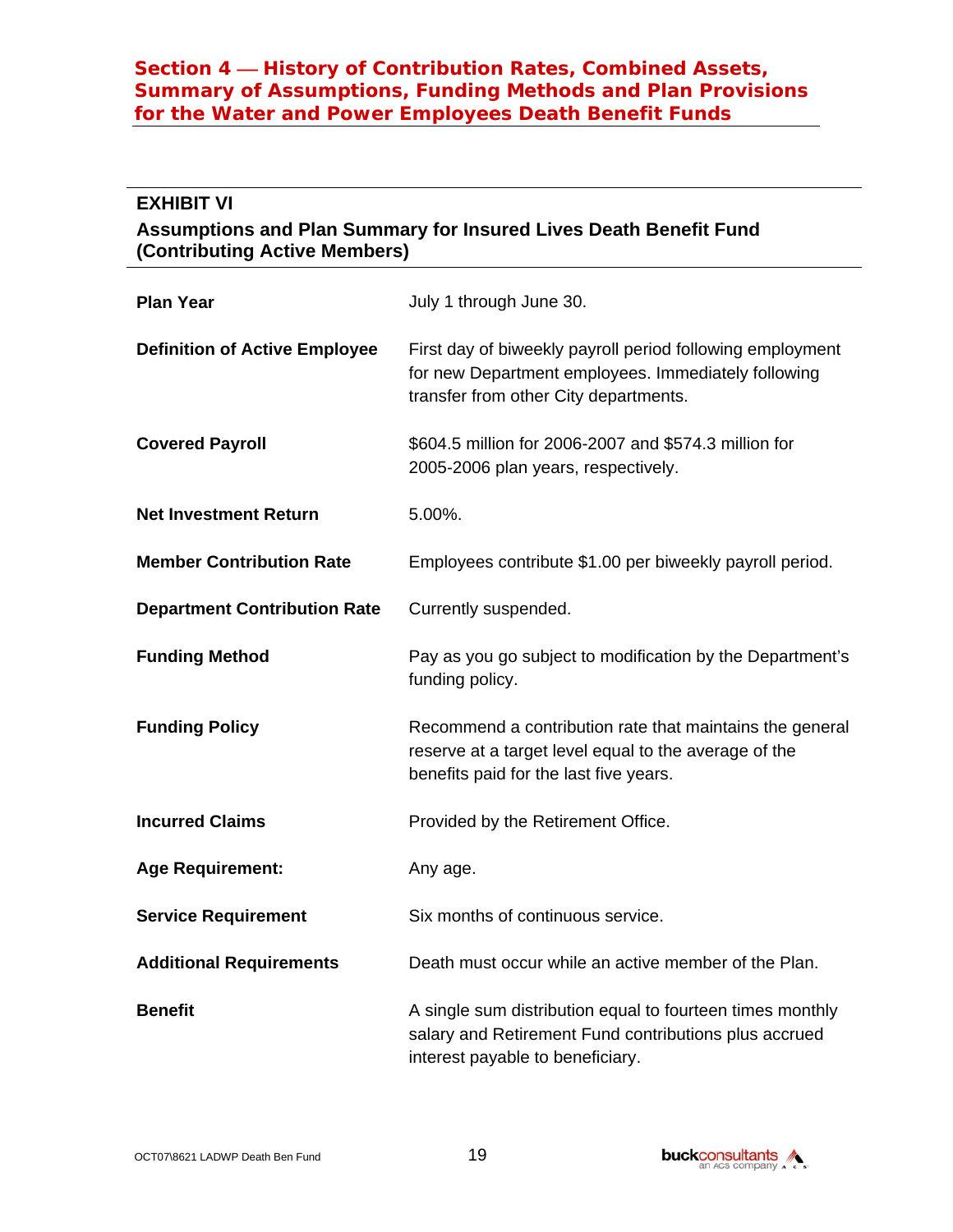#### **EXHIBIT VII**

#### **Assumptions and Plan Summary for Insured Lives Death Benefit Fund (Noncontributing Retired and Disabled Members)**

| <b>Plan Year</b>                     | July 1 through June 30.                                                                                                                                     |
|--------------------------------------|-------------------------------------------------------------------------------------------------------------------------------------------------------------|
| <b>Definition of Active Employee</b> | First day of biweekly payroll period following employment<br>for new Department employees. Immediately following<br>transfer from other City departments.   |
| <b>Covered Payroll</b>               | \$338.3 million for 2006-2007 and \$325.8 million for<br>2005-2006 plan years, respectively.                                                                |
| <b>Net Investment Return</b>         | 5.00%.                                                                                                                                                      |
| <b>Member Contribution Rate</b>      | None.                                                                                                                                                       |
| <b>Department Contribution Rate</b>  | Rate recommended by Board's Actuary as an amount per<br>\$100 of retirement benefits paid during the year.                                                  |
| <b>Funding Method</b>                | Pay as you go subject to modification by the Department's<br>funding policy.                                                                                |
| <b>Funding Policy</b>                | Recommend a contribution rate that maintains the general<br>reserve at a target level equal to the average of the<br>benefits paid for the last five years. |
| <b>Incurred Claims</b>               | Provided by the Retirement Office.                                                                                                                          |
| <b>Age Requirement:</b>              | Any age.                                                                                                                                                    |
| <b>Service Requirement</b>           | None.                                                                                                                                                       |
| <b>Additional Requirements</b>       | Death must occur after retirement.                                                                                                                          |